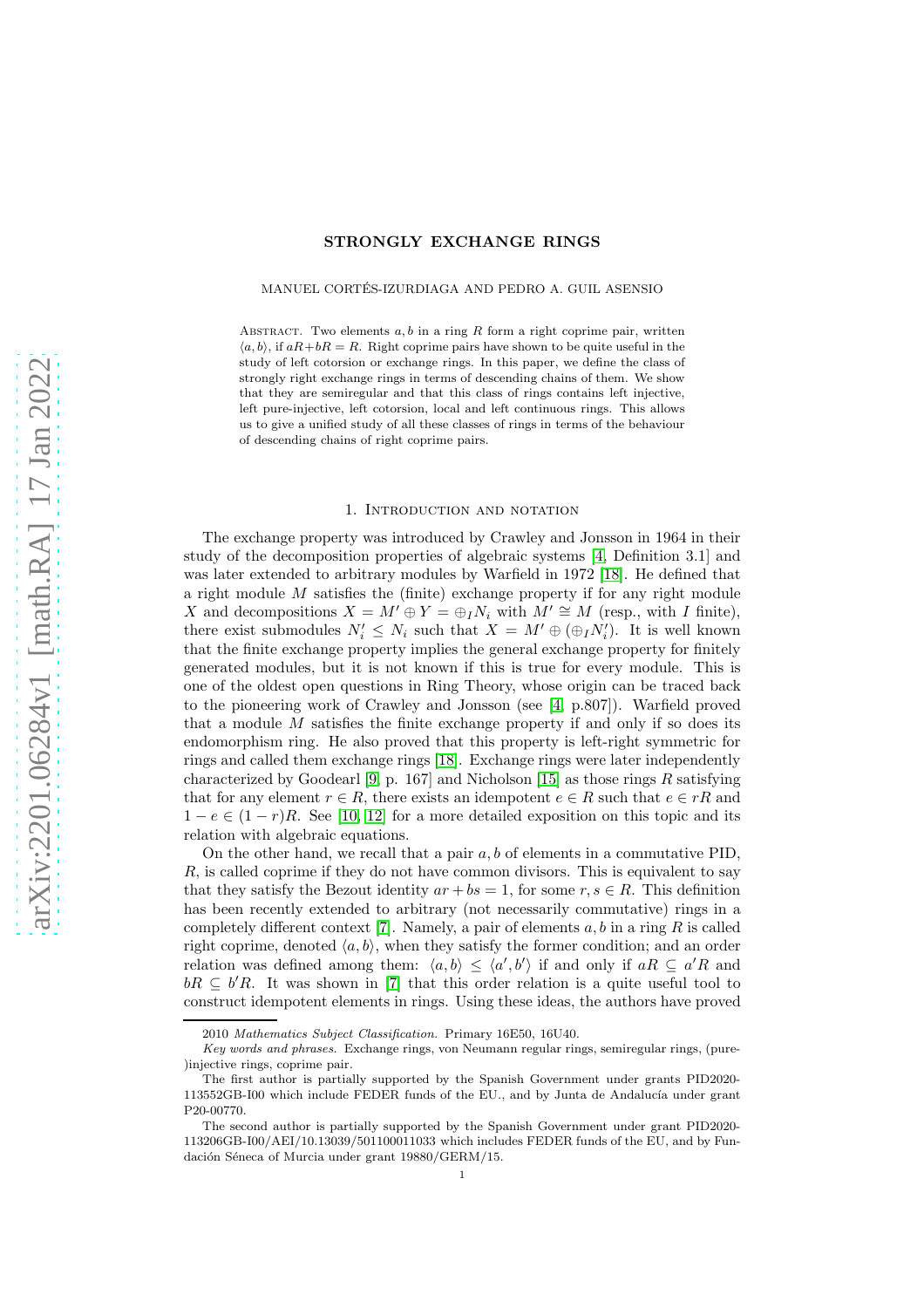that any left cotorsion ring is semiregular (that is,  $R$  is von Neumann regular modulo its Jacobson radical  $J(R)$  and idempotents in  $R/J(R)$  can be lifted to idempotents in R, see [\[16\]](#page-18-7)) and  $R/J(R)$  is left self-injective. In particular, they have given an arithmetic (and probably more conceptual) proof of the fact that endomorphism rings of pure-injective modules enjoy the former properties (see e.g. [\[21\]](#page-18-8)).

The main tool in most of the proofs in [\[7\]](#page-18-6) is that certain descending chains of right coprime pairs (the compatible ones, see Definition [3.1\)](#page-6-0) have minimal lower bounds (with respect to the aforementioned order relation), and these lower bounds are of the form  $\langle e, 1 - e \rangle$  for some idempotent element e. Let us note that this fact connects Goodearl and Nicholson characterization of exchange rings with coprime pairs: a ring R is an exchange ring if and only if for every element  $r \in R$ , there exists a minimal right coprime pair below the right coprime pair  $\langle r, 1 - r \rangle$ . This key observation is the inspiration idea of the present paper. We call rings satisfying the above descending property *right strongly exchange rings* and study their main properties. We show that the class of right strongly exchange rings contains left cotorsion rings (hence, left self-injective and left pure-injective rings), left perfect rings, local rings and left continuous rings. Moreover, right strongly exchange rings are semiregular. Consequently, this right strongly exchange property allows to unify the treatment of all the above classes of rings, which had been shown to be semiregular as well.

Let us outline the contents of this paper. We begin by obtaining in Section 2 the basic properties of right coprime pairs. We also give in this section several examples that show the behaviour of right coprime pairs in different rings, and observe that this behaviour characterize local, left perfect, von Neumann regular and exchange rings (see Proposition [2.5\)](#page-4-0).

In Section 3, we define right strongly exchange rings in terms of the central notion of compatible descending chain of right coprime pairs. By the preceding comments, right strongly exchange rings satisfy the exchange property, although there exist exchange rings which are not right strongly exchange (see Example [3.5\)](#page-7-0). We also show that the class of right strongly exchange rings include local, left cotorsion and left continuous rings (Proposition [3.7](#page-10-0) and Theorems [3.6](#page-9-0) and [3.11\)](#page-11-0).

We study in Section 4 the main properties of right strongly exchange rings. We prove in Theorem [4.3](#page-13-0) that they are semiregular. If we assume the stronger property that compatible descending systems of right coprime pairs have minimal lower bounds, then they are left continuous modulo their Jacobson radical (Theorem [4.9\)](#page-15-0). We also give an example showing that the strongly exchange property is not left-right symmetric (Example [4.10\)](#page-16-0). We close the paper by showing that a ring is semiperfect provided that it has a countable number of idempotents and is strongly exchange (Theorem [4.11\)](#page-16-1).

Let us fix some notation. For any set  $A$ ,  $|A|$  will denote its cardinality. The first infinite ordinal is denoted by  $\omega$ . Moreover, R will denote an associative ring with identity that we fix for the whole paper. Module will mean right R-module and, when dealing with left modules, we will specify the side where scalars act. We denote by  $Mod-R$  and  $R$ -Mod the categories of right and left  $R$ -modules, respectively. As usual, we use the notation  $R_R$  (resp.  $_RR$ ) when we consider R as a right (resp. left) R-module over itself. Morphisms will act on the opposite side of scalars. Consequently, if M, N and L are modules and  $f : M \to N$  and  $g: N \to L$  are homomorphisms of modules, we denote their composition by  $gf$  in case  $M, N, L \in \text{Mod-}R$  and by  $fg$  if  $M, N, L \in R$ -Mod. We will denote by  $J(R)$  the Jacobson radical of R. Given a family of modules,  $\{M_i \mid i \in I\}$ , we treat elements in  $\prod_{i\in I} M_i$  as maps  $x: I \to \bigcup_{i\in I} M_i$  with  $x(i) \in M_i$  for each  $i \in I$ . The support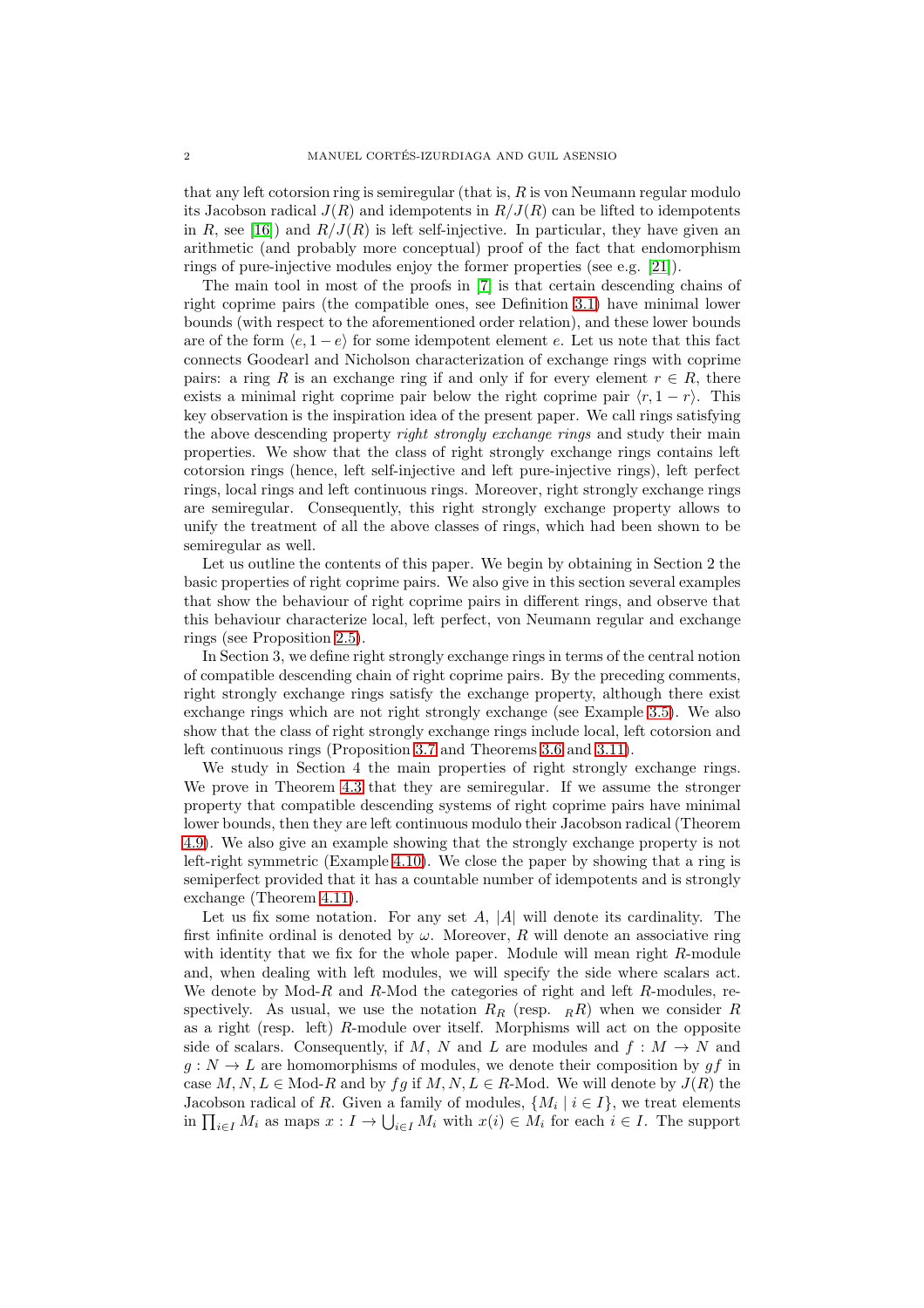of an element  $x$  in the product is

$$
supp(x) = \{i \in I \mid x(i) \neq 0\}.
$$

Recall that a submodule K of a module M is called superfluous, written  $K \ll$ M, if there does not exist a proper submodule L of M with  $K + L = M$ . Dually, K is called essential in M if there does not exist a non-zero submodule  $L$  with  $K \cap L = 0$ . A family of submodules  $\{M_i \mid i \in I\}$  of M is called independent if for every  $i \in I$ ,  $M_i \cap \sum_{j \neq i} M_j = 0$ . Given  $X \subseteq M$  and  $A \subseteq R$ , we denote by  $\mathbf{1}_M(A)$ and  $\mathbf{r}_R(X)$  the corresponding annihilators of A in M and of X in R, respectively. Notice that, if e is an idempotent element,  $\mathbf{l}_R(e) = R(1-e)$  and  $\mathbf{r}_R(e) = (1-e)R$ .

## 2. Coprime pairs. Basic properties

We begin this section by recalling the following definition from [\[7\]](#page-18-6).

**Definition 2.1.** A right coprime pair in R is a pair of elements,  $a, b$ , such that  $R = aR + bR$ . We denote the coprime pair by  $\langle a, b \rangle$ .

We are interested in the cyclic right ideals generated by the elements in the right coprime pair. This is the reason why we define the following equivalence relation between them:

$$
\langle a, b \rangle \sim \langle a', b' \rangle \Leftrightarrow aR = a'R
$$
 and  $bR = b'R$ 

We denote by  $RCP(R)$  the set of all equivalence classes of right coprime pairs under this equivalence relation. From now on, the term "right coprime pair" and the notation  $\langle a, b \rangle$  will refer to one of these equivalence classes. Given a right coprime pair  $\langle a, b \rangle$ , any pair of elements  $(a', b')$  of  $R^2$  such that  $\langle a', b' \rangle = \langle a, b \rangle$  will be called a pair of generators of the coprime pair.

We may define in  $RCP(R)$  an order relation. Given two right coprime pairs  $(a, b)$ and  $\langle a', b' \rangle$ , we will say that

 $\langle a, b \rangle \leq \langle a', b' \rangle$  if and only if  $aR \leq a'R$  and  $bR \leq b'R$ .

As we will see later on, this order relation is quite useful to find idempotent elements in R.

**Examples 2.2.** (1) For any  $a \in R$ , we have the coprime pair  $\langle a, 1 - a \rangle$ . We call this coprime pair basic.

- (2) For any  $a \in R$  and any unit  $u \in R$ , we have the coprime pair  $\langle a, u \rangle$ . We call this coprime pair trivial. Notice that  $\langle 0, 1 \rangle \leq \langle a, u \rangle$ .
- (3) If  $e \in R$  is an idempotent, then  $\langle e, 1 e \rangle$  is a basic coprime pair which is easy to check that is minimal in  $RCP(R)$  with respect to  $\leq$  (see [\[7\]](#page-18-6)).
- (4) Recall that, given  $a \in R$ , aR is a direct summand of  $R_R$  if and only if a is a regular element. I.e., there exists an  $x \in R$  with  $axa = a$ . If  $\langle a, b \rangle$  is a right coprime pair, then  $aR$  and  $bR$  are direct summands if and only if a and b are regular elements. We call this kind of coprime pairs regular. Notice that, in this case, we can find idempotent elements e and f such that  $\langle a, b \rangle = \langle e, f \rangle.$

Let us prove some basic characterizations of right coprime pairs. Recall that a left R module M satisfies the condition  $(C3)$  if for any two direct summands, K and L, of M,  $K+L$  is a direct summand provided that  $K \cap L = 0$  (see e.g. [\[13,](#page-18-9) [14\]](#page-18-10)).

<span id="page-2-0"></span>**Proposition 2.3.** Let  $a, b \in R$ . The following assertions are equivalent:

- (1)  $\langle a, b \rangle$  is a right coprime pair.
- (2) The morphism of left R-modules,  $i : R \to R \oplus R$  given by  $(x)i = (xa, xb)$ , is a split monomorphism.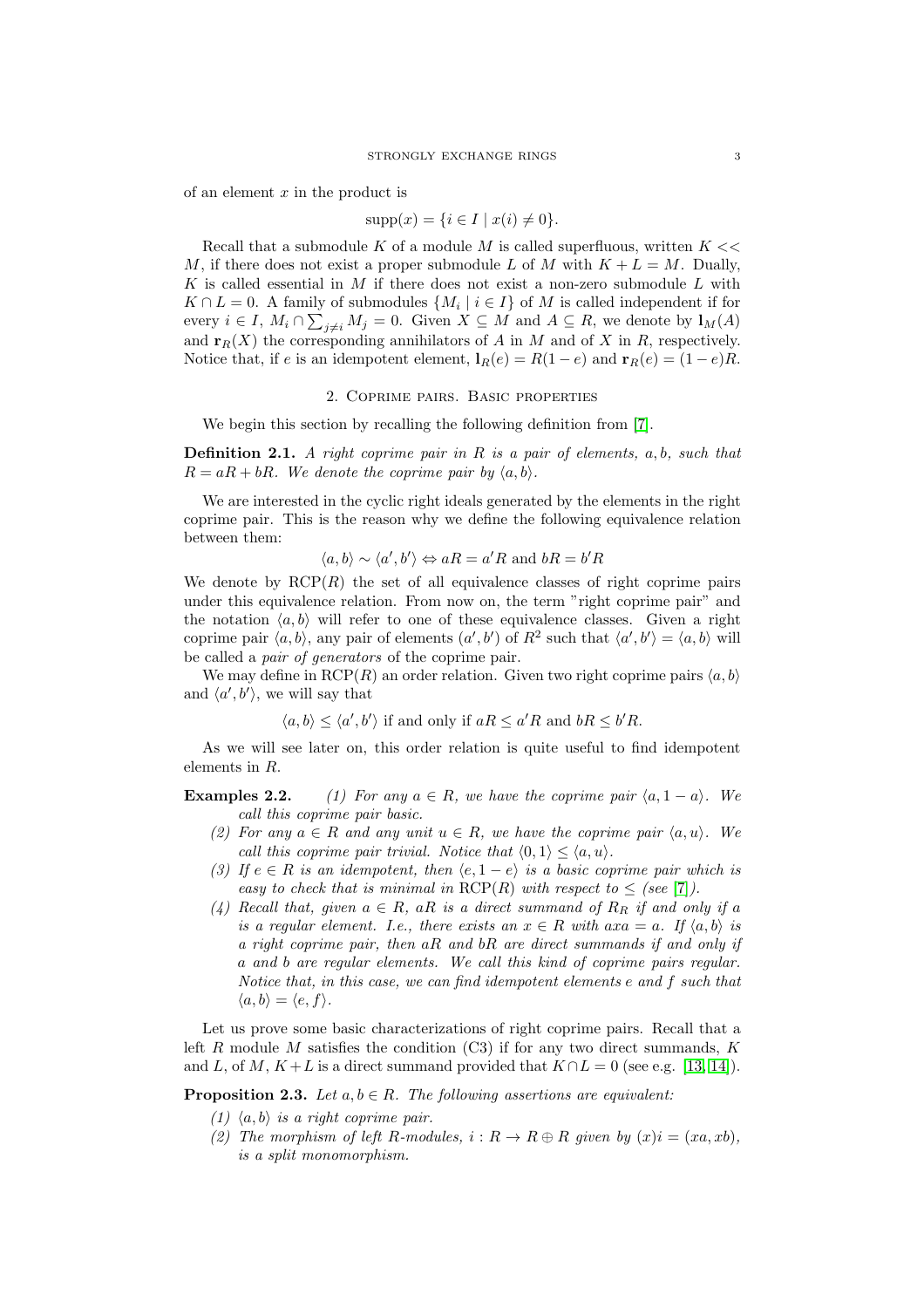- (3) There exists a left R-module M and two elements  $m_1$  and  $m_2$  of M such that the morphism  $f: R \to M$  defined by  $(1)f = am_1 + bm_2$  is a split monomorphism.
- (4)  $\mathbf{1}_R(a) \cap \mathbf{1}_R(b) = 0$  and  $R(a, b)$  is a direct summand of  $R \oplus R$ .
- (5)  $\mathbf{1}_R(a) \cap \mathbf{1}_R(b) = 0$  and there exist  $r, s, x_0, y_0 \in R$  such that  $\begin{pmatrix} ra & rb \ sa & sb \end{pmatrix}$  is an idempotent matrix and

$$
(x_0, y_0) \left( \begin{array}{cc} ra & rb \\ sa & sb \end{array} \right) = (a, b)
$$

- (6)  $\mathbf{1}_R(a) \cap \mathbf{1}_R(b) = 0$  and there exist  $r, s \in R$  such that  $\mathbf{r}_R(r) \cap \mathbf{r}_R(s) = 0$  and  $\begin{pmatrix} ra & rb \ sa & sb \end{pmatrix}$  is an idempotent matrix.
- $+ J(R), b + J(R)$  is a right coprime pair in  $R/J(R)$ .

If R is von Neumann regular, or  $_R$ R satisfies (C3) and a and b are idempotent elements, the preceding conditions are equivalent to:

 $(8)$   $\mathbf{1}_R(a) \cap \mathbf{1}_R(b) = 0.$ 

*Proof.* (1)  $\Rightarrow$  (2). Suppose that  $\langle a, b \rangle$  is a right coprime pair. Then the morphism  $k: R \oplus R \rightarrow R$  given by  $(x, y)k = xr + ys$  is a splitting of i, where r and s are scalars satisfying  $1 = ar + bs$ .

 $(2) \Rightarrow (3)$ . Trivial.

 $(3) \Rightarrow (1)$ . Note that if g splits f, then

$$
1 = (1)fg = a(m_1)g + b(m_2)g,
$$

which implies that  $\langle a, b \rangle$  is a right coprime pair.

 $(2) \Leftrightarrow (4)$ . The equivalence follows from the fact that Ker  $i = I_R(a) \cap I_R(b)$  and  $\text{Im } i = R(a, b).$ 

 $(4) \Rightarrow (5)$ . If  $R(a, b)$  is a direct summand of  $R \oplus R$ , there exists an idempotent endomorphism h of  $R \oplus R$  such that  $\text{Im } h = R(a, b)$ . The endomorphism h is of the form

$$
(x,y)h = (x,y) \left( \begin{array}{cc} u & v \\ w & t \end{array} \right)
$$

for some idempotent matrix  $\begin{pmatrix} u & v \\ w & t \end{pmatrix}$  with entries in R. Using that  $(1,0)h$  and  $(0, 1)h$  belong to  $R(a, b)$  we can find  $r, s \in R$  such that  $u = ra, v = rb, w = sa, t =$ sb. Finally, since  $(a, b) \in \text{Im } h$ , there exist  $x_0, y_0 \in R$  such that

$$
(x_0, y_0) \left( \begin{array}{cc} ra & rb \\ sa & sb \end{array} \right) = (a, b)
$$

 $(5) \Rightarrow (4)$ . The endomorphism h of  $R \oplus R$  given by

$$
(x,y)h = (x,y)\left(\begin{array}{cc} ra & rb \\ sa & sb \end{array}\right)
$$

for all  $x, y \in R$ , is idempotent with Im  $h = R(a, b)$ . Then,  $R(a, b)$  is a direct summand of  $R \oplus R$ .

 $(1) \Rightarrow (6)$ . Since *i* is injective,  $0 = \text{Ker } i = l_R(a) \cap l_R(b)$ . Now take  $r, s \in R$  such that  $ar + bs = 1$  and note that

$$
\begin{pmatrix} ra & rb \\ sa & sb \end{pmatrix}^2 = \begin{pmatrix} r(ar+bs)a & r(ar+bs)b \\ s(ar+bs)a & s(ar+bs)b \end{pmatrix} = \begin{pmatrix} ra & rb \\ sa & sb \end{pmatrix}
$$

Moreover, since  $\langle r, s \rangle$  is a left coprime pair, it satisfies the dual of (2) and j : R  $\rightarrow$  $R \oplus R$  given by  $j(x) = (rx, sx)$  is injective. This means that  $\mathbf{r}_R(r) \cap \mathbf{r}_R(s) = 0$ .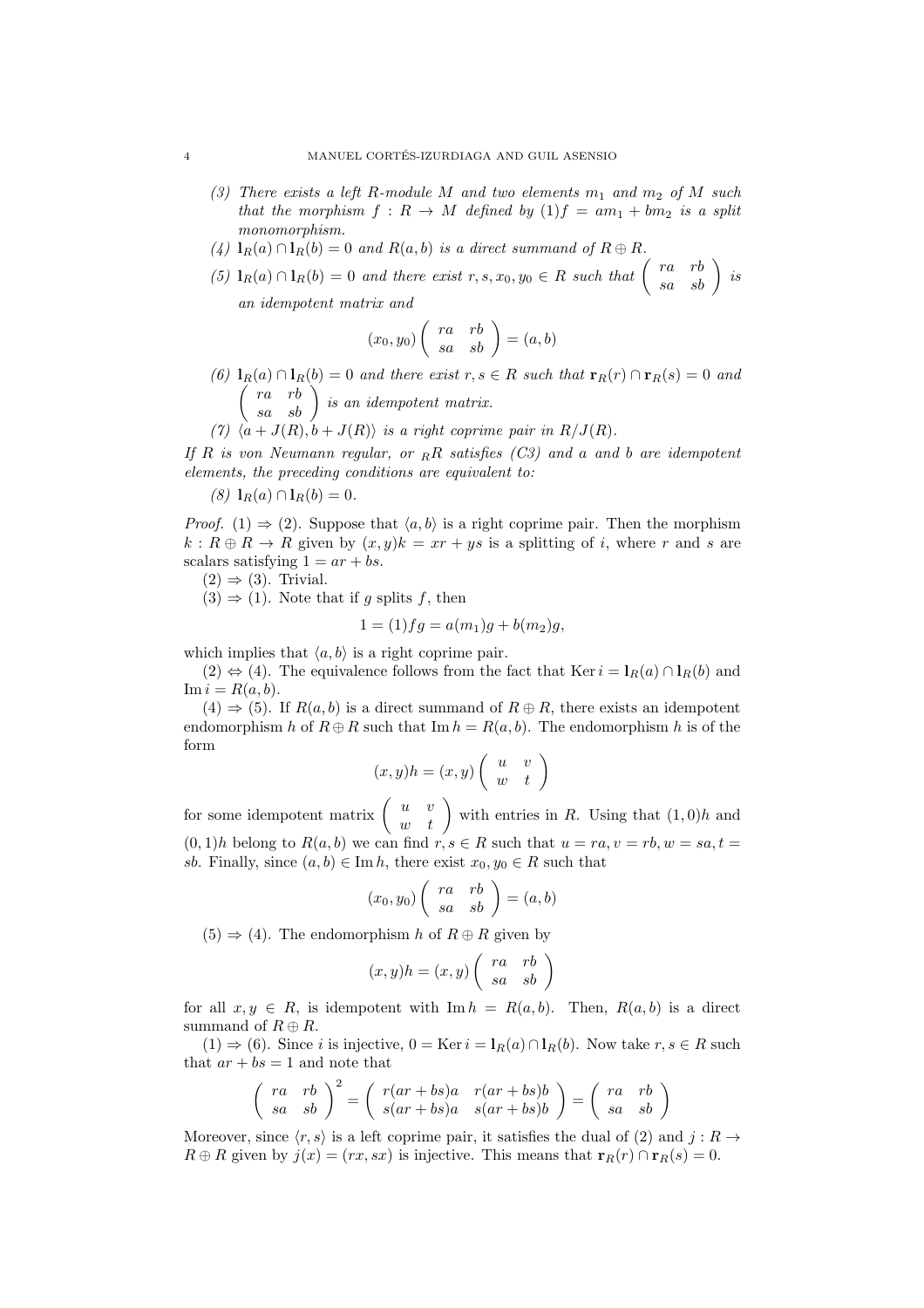$$
(ra)2 + rbsa = ra
$$
  
\n
$$
rarb + rbsb = rb
$$
  
\n
$$
sara + sbsa = sa
$$
  
\n
$$
sarb + (sb)2 = sb
$$

The first two identities together with  $l_R(a) \cap l_R(b) = 0$  give that  $rar + rbs - r = 0$ . Similarly, from the last two identities we get that  $sar + sbs - s = 0$ . Now, using that  $\mathbf{r}_R(r) \cap \mathbf{r}_R(s) = 0$  we obtain that  $ar + bs = 1$ . That is,  $\langle a, b \rangle$  is a right coprime pair.

 $(1) \Rightarrow (7)$ . This is trivial.

 $(7) \Rightarrow (1)$ . Note that  $(7)$  implies that  $aR+bR+J(R)=R$ . Then, by Nakayama's lemma,  $aR + bR = R$  as well.

 $(4) \Rightarrow (8)$ . Trivial.

 $(8) \Rightarrow (1)$ . If R is von Neumann regular, then  $R(a, b)$  is always a direct summand of  $R \oplus R$ . Consequently,  $\langle a, b \rangle$  is a right coprime pair by (4).

Finally, if  $_R R$  satisfies (C3) and a and b are idempotents satisfying (5), then  $R(1-a)\cap R(1-b) = 0$ . By condition (C3),  $R(1-a)+R(1-b)$  is a direct summand of R. Therefore,  $\langle a, b \rangle$  is a right coprime pair by [\[21,](#page-18-8) Lemma 12].

By a minimal coprime pair we mean a right coprime pair which is minimal in  $RCP(R)$ . We will use the following description of minimal coprime pairs (see [\[7,](#page-18-6) Proposition 3.

<span id="page-4-1"></span>**Proposition 2.4.** Let  $\langle a, b \rangle$  be a right coprime pair. The following assertions are equivalent:

- (1) The coprime pair  $\langle a, b \rangle$  is minimal.
- (2) There exists an idempotent element e such that  $\langle a, b \rangle = \langle e, 1 e \rangle$ .
- (3) There exist  $r, s \in R$  such that  $a = ara, b = bsb$  (i. e.,  $\langle a, b \rangle$  is regular and  $arbs = basar = 0$ .

*Proof.* In order to prove  $(1) \Rightarrow (2)$ , suppose that  $\langle a, b \rangle$  is a minimal coprime pair and write  $1 = ar + bs$ . Then  $\langle ar, bs \rangle \le \langle a, b \rangle$  and, since  $\langle a, b \rangle$  is minimal,  $\langle ar, bs \rangle$  is also minimal. By [\[7,](#page-18-6) Proposition 3] both ar and bs are idempotents.

 $(2) \Rightarrow (3)$ . Write  $e = ar$ ,  $a = er'$ ,  $1 - e = bs$  and  $b = (1 - e)s'$ . Then  $a = ara$ ,  $b = bsb$  and  $arbs = basar = 0$ .

 $(3) \Rightarrow (1)$ . By  $(3)$ , ar and bs are orthogonal idempotents with  $arR = aR$  and  $bsR = bR$ . Then  $arR \oplus bsR = R$ . This means that  $\langle ar, bs \rangle = \langle a, b \rangle$  is a minimal right coprime pair.

We obtain now some characterizations of rings  $R$  in terms of the properties of their poset RCP(R). Recall from the introduction that R is called an *exchange ring* if  $R$  has the finite exchange property as a right (equivalently, left) module, that is, for any module  $X$  and decompositions

$$
X = M \oplus N = A \oplus B
$$

with  $M \cong R_R$ , there exist submodules  $A' \leq A$  and  $B' \leq B$  such that  $X =$  $M \oplus A' \oplus B'$ . Moreover, R is said to be *right quasi-duo* if every maximal right ideal is a left ideal.

<span id="page-4-0"></span>**Proposition 2.5.** Let  $R$  be a ring. Then:

- (1)  $R_R$  is indecomposable if and only if  $(RCP(R), \leq)$  has exactly two minimal elements.
- (2) The following assertions are equivalent: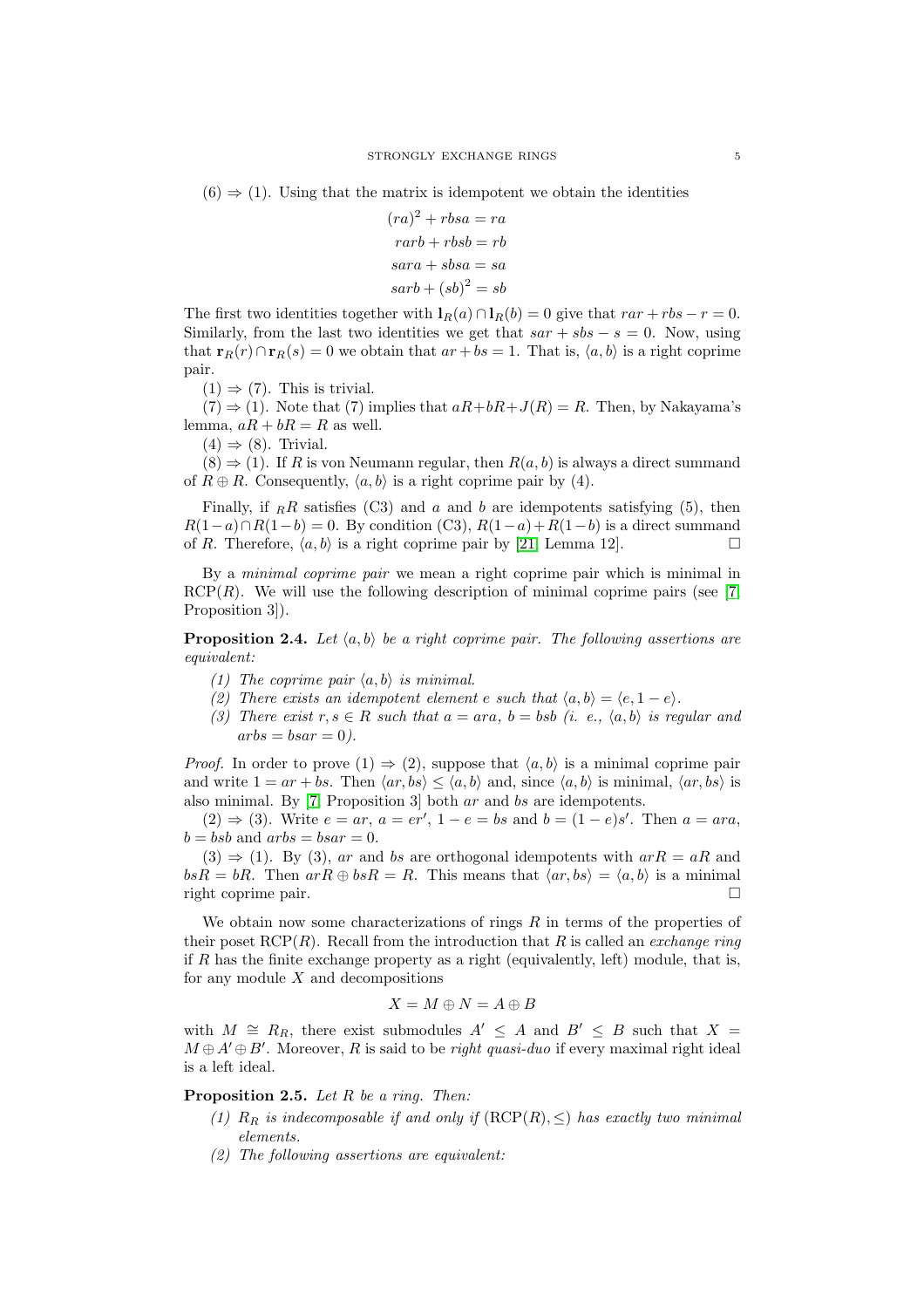- $(a)$  R is local.
- (b) Every right coprime pair is trivial.
- $(c)$  The following two conditions are satisfied:
	- (i)  $RCP(R)$  has exactly two minimal elements.
	- (ii) For each  $\langle a, b \rangle \in \text{RCP}(R)$ , there exists a minimal right coprime pair  $\langle c, d \rangle$  such that  $\langle c, d \rangle < \langle a, b \rangle$ .
- (3) R is left perfect if and only if R has DCC on right coprime pairs.
- (4) R is von Neumann regular if and only if every right coprime pair is regular.
- (5) R is an exchange ring if and only if for every right coprime pair  $\langle a, b \rangle$  there exists a minimal right coprime pair  $\langle c, d \rangle$  with  $\langle c, d \rangle \le \langle a, b \rangle$ .
- (6) R is right quasi-duo if and only if every left coprime pair is a right coprime pair.

*Proof.* (1). Note first that the right coprime pairs  $\langle 1, 0 \rangle$  and  $\langle 0, 1 \rangle$  are always minimal in  $RCP(R)$ .

Suppose now that  $R_R$  is indecomposable and let  $\langle a, b \rangle \in RCP(R)$  be minimal. By Proposition [2.4,](#page-4-1)  $aR \oplus bR = R$ . Since R is indecomposable,  $aR = R$  or  $bR = R$ . In the first case,  $\langle 1, 0 \rangle = \langle a, b \rangle$ . And, in the second,  $\langle 0, 1 \rangle = \langle a, b \rangle$ .

Assume now that  $\langle 1, 0 \rangle$  and  $\langle 0, 1 \rangle$  are the only minimal elements of RCP(R) and let  $e \in R$  be an idempotent. As  $\langle e, 1-e \rangle$  is a minimal right coprime pair in RCP(R) by Proposition [2.4,](#page-4-1) we get that  $\langle e, 1 - e \rangle = \langle 1, 0 \rangle$  or  $\langle e, 1 - e \rangle = \langle 0, 1 \rangle$ , which means that  $e \in \{0, 1\}$ . Thus,  $R_R$  is indecomposable.

(2). (a)  $\Leftrightarrow$  (b) follows from the fact that R is local if and only if every proper right ideal of  $R$  is superfluous.

(b)  $\Rightarrow$  (c). Trivial, since the hypotheses imply that  $\langle 0, 1 \rangle \le \langle a, b \rangle$  or  $\langle 1, 0 \rangle \le \langle a, b \rangle$ for any right coprime pair  $\langle a, b \rangle$ .

 $(c) \Rightarrow (a)$ . First, note that  $\langle 1, 0 \rangle$  and  $\langle 0, 1 \rangle$  are the only minimal elements in RCP(R). Choose two right ideals I and K of R such that  $I+K = R$ . Then  $1 = y+k$ for some  $y \in I$  and  $k \in K$ . By hypothesis,  $\langle 1, 0 \rangle \leq \langle y, k \rangle$  or  $\langle 0, 1 \rangle \leq \langle y, k \rangle$  which implies that  $\langle y, k \rangle$  is trivial. This means that  $I = R$  or  $K = R$  and, consequently, that  $R$  is local.

(3) If  $\langle a_0, b_0 \rangle \ge \langle a_1, b_1 \rangle \ge \langle a_2, b_2 \rangle \ge \cdots$  is a countable descending chain of right coprime pairs, then, since R is left perfect, both chains  $a_0R \ge a_1R \ge \cdots$ and  $b_0R \geq b_1R \geq \cdots$  stabilize. In particular, there exist an  $n < \omega$  such that  $\langle a_n, b_n \rangle = \langle a_{n+k}b_{n+k} \rangle$  for each  $k < \omega$ .

Conversely, if R has DCC on right coprime pairs and  $a_0R \ge a_1R \ge a_2R \ge \cdots$ is a descending chain of cyclic right ideals, then the chain of right coprime pairs

$$
\langle a_0, 1 \rangle \ge \langle a_1, 1 \rangle \ge \langle a_2, 1 \rangle \ge \cdots
$$

stabilizes, which implies that there exists an  $n < \omega$  such that  $a_n R = a_{n+k} R$  for each  $k < \omega$ .

(4) Trivial.

(5) Suppose that R is an exchange ring and let  $\langle a, b \rangle$  be a right coprime pair. Writing  $1 = ar + bs$  for some  $r, s \in R$ , we get that  $\langle ar, 1 - ar \rangle \leq \langle a, b \rangle$ . Now, by [\[15,](#page-18-3) Theorem 2.1], there exists an idempotent e with  $eR \leq arR$  and  $(1-e)R \leq$  $(1 - ar)R$ . By Proposition [2.4,](#page-4-1)  $\langle e, 1 - e \rangle$  is a minimal right coprime pair which satisfies  $\langle e, 1 - e \rangle \le \langle a, b \rangle$ .

Conversely, given  $x \in R$ , there exists a minimal right coprime pair  $\langle c, d \rangle$  with  $\langle c, d \rangle \leq \langle x, 1-x \rangle$ . By Proposition [2.4,](#page-4-1) there exists an idempotent e such that  $\langle c, d \rangle = \langle e, 1 - e \rangle$ . Again by [\[15,](#page-18-3) Theorem 2.1], this implies that R is an exchange ring.

(6) This is proved in [\[11,](#page-18-11) Theorem 3.2].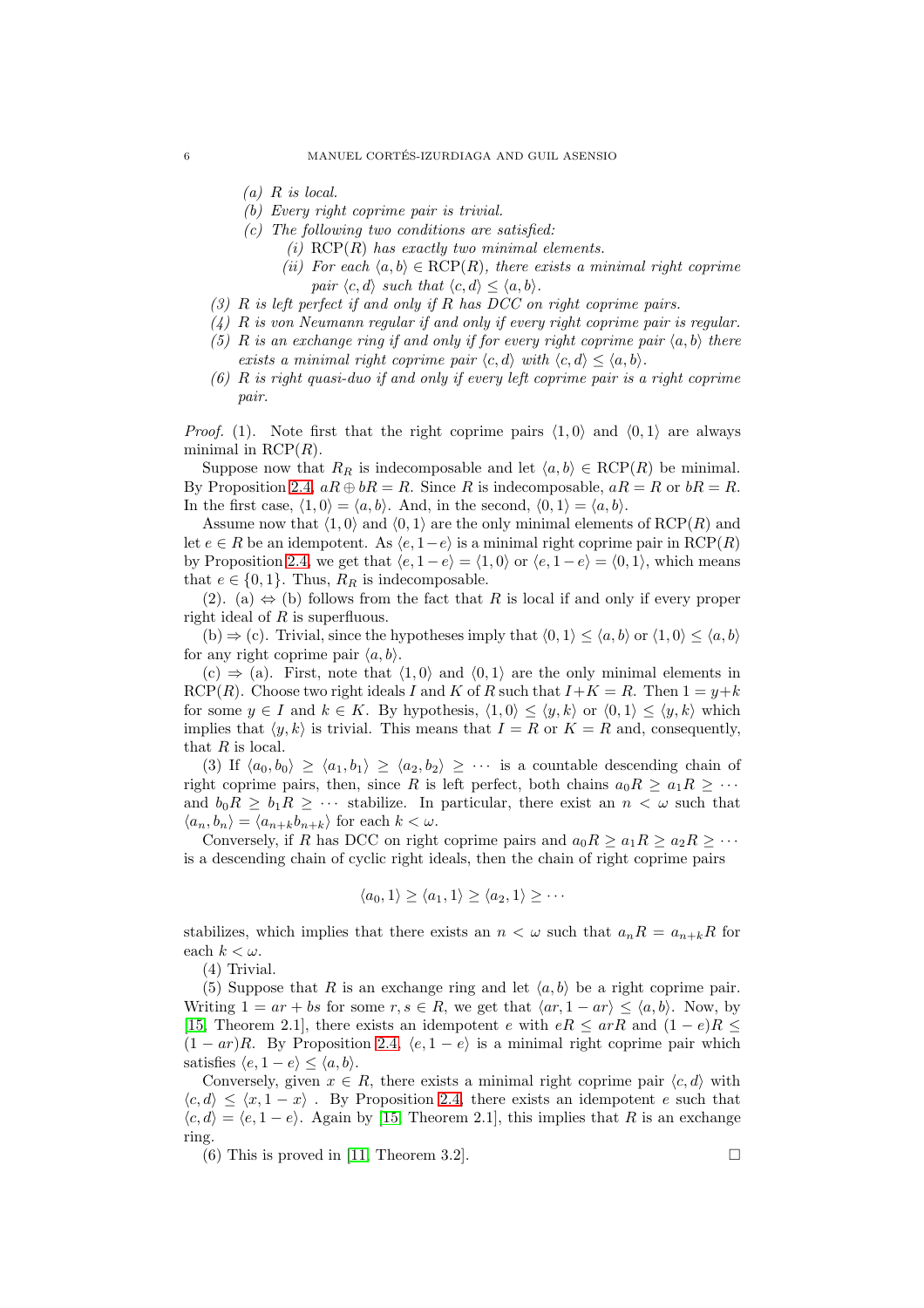**Remark 2.6.** Note that R is local if and only if R is exchange and  $RCP(R)$  has exactly two minimal elements.

#### 3. Strongly exchange rings. Examples

As we mentioned in the introduction, one of the key ingredients in [\[7\]](#page-18-6) is that certain descending chains of right coprime pairs have lower bounds. In this section, we give the central notion of compatible descending chain of right coprime pairs, and study the lower bounds of them.

<span id="page-6-0"></span>Definition 3.1. A compatible descending chain of right coprime pairs is a chain of right coprime pairs,  $\{p_\alpha \mid \alpha < \kappa\}$ , such that, for each  $\alpha < \kappa$ , there exists a pair of generators  $(a_{\alpha}, b_{\alpha})$  of  $p_{\alpha}$ , and families of scalars  $\{r_{\alpha\beta} \mid \alpha < \beta\}$  and  $\{s_{\alpha\beta} \mid \alpha < \beta\}$ , satisfying the following two conditions for each ordinals  $\alpha < \gamma < \beta$  with  $\beta < \kappa$ .

(1) 
$$
a_{\beta} = a_{\alpha} r_{\alpha\beta}
$$
 and  $b_{\beta} = b_{\alpha} s_{\alpha\beta}$ ;

(2)  $r_{\alpha\beta} = r_{\alpha\gamma}r_{\gamma\beta}$  and  $s_{\alpha\beta} = s_{\alpha\gamma}s_{\gamma\beta}$ .

From now on, if  $\{\langle a_{\alpha}, b_{\alpha}\rangle \mid \alpha < \kappa\}$  is a compatible descending chain of right coprime pairs, we will assume that  $(a_{\alpha}, b_{\alpha})$  is the pair of generators satisfying the compatibility condition of the preceding definition.

Of course, we could have defined descending chains with the index set being a totally ordered set instead of an ordinal. However, since every totally ordered set contains a cofinal well ordered subset (see e.g.  $[17,$  Theorem 36]), we can always assume that the index set of the chain is a well ordered set.

We are interested in studying when these chains have lower bounds in  $RCP(R)$ . A minimal lower bound of a chain is a lower bound of the chain that is a minimal element in  $RCP(R)$ .

<span id="page-6-1"></span>**Proposition 3.2.** Let  $\{\langle a_{\alpha}, b_{\alpha}\rangle \mid \alpha < \kappa\}$  be a descending chain of right coprime pairs. Then:

(1) The chain has a lower bound if and only if

$$
\bigcap_{\alpha < \kappa} a_{\alpha}R + \bigcap_{\alpha < \kappa} b_{\alpha}R = R
$$

- (2) If  $\langle a_{\alpha}, b_{\alpha} \rangle$  is regular for each  $\alpha < \kappa$ , then the chain is compatible. In particular, every descending chain of right coprime pairs in a von Neumann regular ring is compatible.
- (3) If  $R$  is von Neumann regular, the following are equivalent:
	- (a) The chain has a lower bound.
	- (b) There exist  $a, b \in R$  with  $\mathbf{l}_R(a) \cap \mathbf{l}_R(b) = 0$ ,  $\sum_{\alpha < \kappa} \mathbf{l}_R(a_\alpha) \leq \mathbf{l}_R(a)$  and  $\sum_{\alpha<\kappa} \mathbf{1}_{R}(b_{\alpha}) \leq \mathbf{1}_{R}(b).$

*Proof.* (1) If the chain has a lower bound, then trivially  $\bigcap_{\alpha<\kappa} a_{\alpha}R+\bigcap_{\alpha<\kappa} b_{\alpha}R=R$ . Conversely, write  $1 = a + b$  with  $a \in \bigcap_{\alpha < \kappa} a_{\alpha} R$  and  $b \in \bigcap_{\alpha < \kappa} b_{\alpha} R$ . Then  $\langle a, b \rangle$  is a right coprime pair and a lower bound of the system.

(2) Since  $\langle a_{\alpha}, b_{\alpha} \rangle$  is regular, we may assume that  $a_{\alpha}$  and  $b_{\alpha}$  are idempotent elements for each  $\alpha < \kappa$ . Given  $\alpha < \beta$ , we have that  $a_{\alpha}a_{\beta} = a_{\beta}$ , since  $a_{\beta} = a_{\alpha}r$  for some  $r \in R$ . Then the families of scalars  $\{r_{\alpha\beta} \mid \alpha < \beta\}$  and  $\{s_{\alpha\beta} \mid \alpha < \beta\}$ , given by  $r_{\alpha\beta} = a_{\beta}$  and  $s_{\alpha\beta} = b_{\beta}$ , for each pair  $\alpha < \beta$ , make the chain compatible.

(3) Again, we may assume that  $a_{\alpha}$  and  $b_{\alpha}$  are idempotent elements for each  $\alpha$ .

(a)  $\Rightarrow$  (b). Take  $\langle a, b \rangle$  a lower bound of the chain. Then  $\mathbf{l}_R(a) \cap \mathbf{l}_R(b) = 0$  by Proposition [2.3.](#page-2-0) Moreover, the inclusions

$$
\bigcap_{\alpha < \kappa} a_{\alpha} R \ge aR \text{ and } \bigcap_{\alpha < \kappa} b_{\alpha} R \ge bR
$$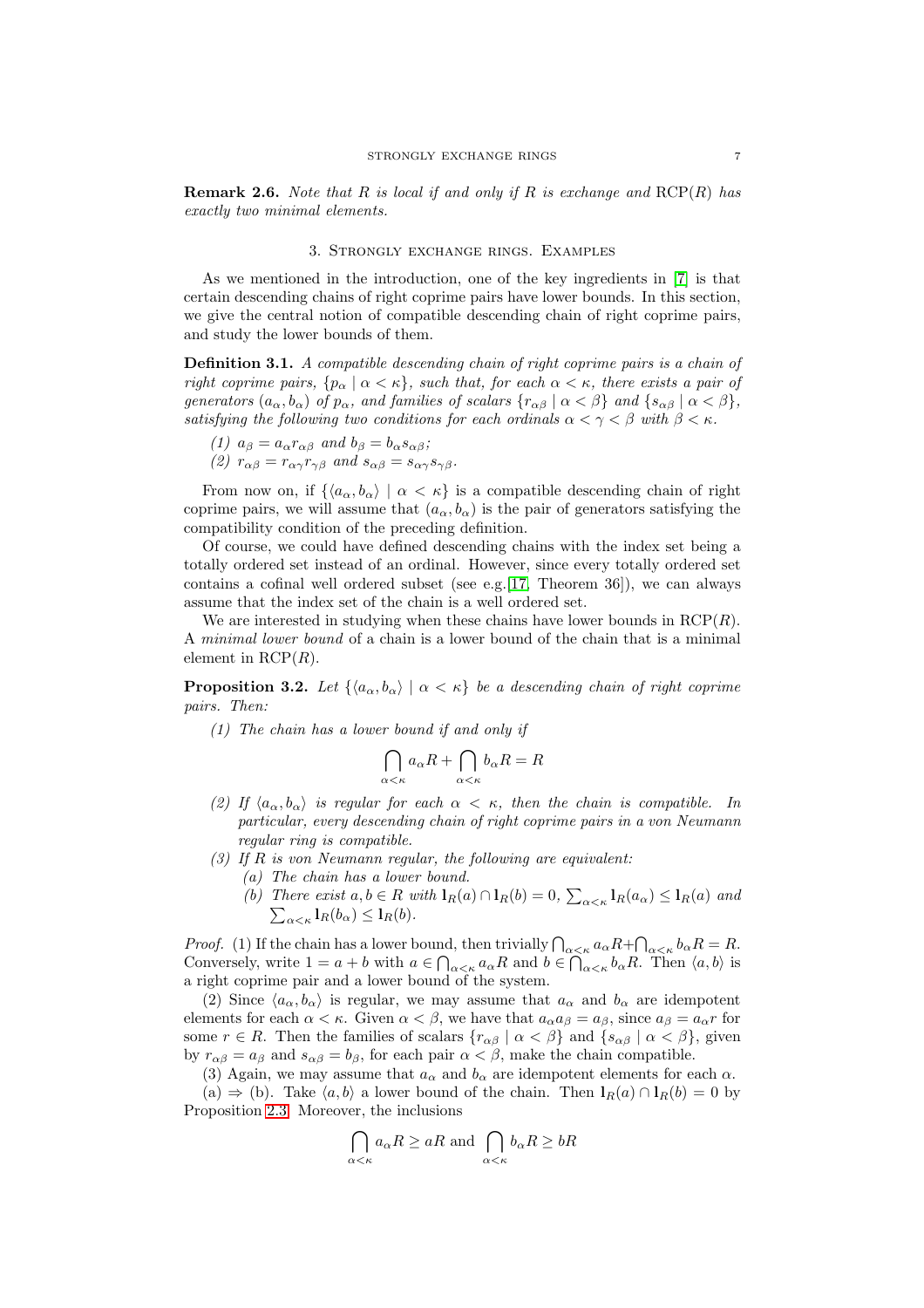imply, by [\[1,](#page-18-13) Propositions 2.15 and 2.16], that

$$
\sum_{\alpha < \kappa} \mathbf{1}_R(a_\alpha R) \le \mathbf{1}_R\left(\bigcap_{\alpha < \kappa} a_\alpha R\right) \le \mathbf{1}_R(a) \text{ and } \sum_{\alpha < \kappa} \mathbf{1}_R(b_\alpha R) \le \mathbf{1}_R\left(\bigcap_{\alpha < \kappa} b_\alpha R\right) \le \mathbf{1}_R(b).
$$

(b)  $\Rightarrow$  (a). Since R is von Neumann regular, we may assume that a and b are idempotents. By Proposition [2.3,](#page-2-0)  $\langle a, b \rangle$  is a right coprime pair. Moreover, since  $aR = \mathbf{r}_R \mathbf{l}_R(a)$  and  $a_\alpha R = \mathbf{r}_R \mathbf{l}_R(a_\alpha R)$  for each  $\alpha < \kappa$ , we get, by [\[1,](#page-18-13) Propositions 2.15 and 2.16] that

$$
aR = \mathbf{r}_R \mathbf{l}_R(a) \le \mathbf{r}_R \left( \sum_{\alpha < \kappa} \mathbf{l}_R(a_\alpha R) \right) = \bigcap_{\alpha < \kappa} \mathbf{r}_R \mathbf{l}_R(a_\alpha) = \bigcap_{\alpha < \kappa} a_\alpha R.
$$

And, similarly,

$$
bR \le \bigcap_{\alpha < \kappa} b_{\alpha}R.
$$

This means that  $\langle a, b \rangle$  is a lower bound of the chain.

Motivated by the preceding results, we introduce the following natural notion of strongly exchange ring:

**Definition 3.3.** We say that a ring  $R$  is right strongly exchange if every compatible descending chain of right coprime pairs has a minimal lower bound.

- **Examples 3.4.** (1) Let R be an integral domain. Then, for every pair of elements a and b such that  $a \in bR$ , there exists a unique  $r \in R$  such that  $a = br$ . As a consequence, every descending chain of right coprime pairs is compatible.
	- (2)  $\mathbb Z$  is not a strongly exchange ring since, for instance, if p and q are different primes, the compatible descending chain  $\{ \langle p^n, q^n \rangle | n < \omega \}$  does not have a lower bound.

We show an example of an exchange ring which is not right strongly exchange. Actually, we are going to construct, for any regular cardinal  $\kappa$ , a von Neumann regular ring S such that all compatible descending chains of right coprime pairs of cardinality smaller than  $\kappa$  have minimal lower bounds, but there does exist a chain of length  $\kappa$  with no lower bound.

Recall that a cardinal  $\kappa$  is called *singular* if there exists a cardinal  $\mu < \kappa$  and a family of cardinals  $\{\kappa_\alpha \mid \alpha < \mu\}$  with  $\kappa_\alpha < \kappa$  for each  $\alpha$ , such that  $\kappa = \sum_{\alpha < \mu} \kappa_\alpha$ . A cardinal is called regular when it is not singular.

<span id="page-7-0"></span>**Example 3.5.** Let  $\kappa$  be an infinite regular cardinal. There exists a von Neumann regular ring S satisfying that:

- (1) Every compatible descending chain of right coprime pairs of length smaller than  $\kappa$  has a minimal lower bound.
- (2) There exists a compatible descending chain of right coprime pairs with no lower bound.

Since every von Neumann regular ring is an exchange ring, this example shows that exchange rings do not need to be strongly exchange.

*Proof.* Let F a field and S, the subring of  $F^{\kappa}$  given by

 $\{x \in F^{\kappa} \mid \exists C \subseteq \kappa \text{ with } |C| < \kappa \text{ and } x(\alpha) = x(\beta) \,\forall \alpha, \beta \in \kappa \setminus C\}.$ 

It is clear that S is von Neumann regular, since for any  $x \in S$ , x is of the form xyx, where, for each  $\alpha$ ,  $y(\alpha) = x(\alpha)^{-1}$  if  $x(\alpha) \neq 0$ , and  $y(\alpha) = 0$  otherwise.

(1) First note that  $x \in S$  is idempotent if and only if  $x(\alpha) \in \{0,1\}$  for each  $\alpha < \kappa$ and one of the sets,  $\{\alpha < \kappa \mid x(\alpha) = 1\}$  or  $\{\alpha < \kappa \mid x(\alpha) = 0\}$ , has cardinality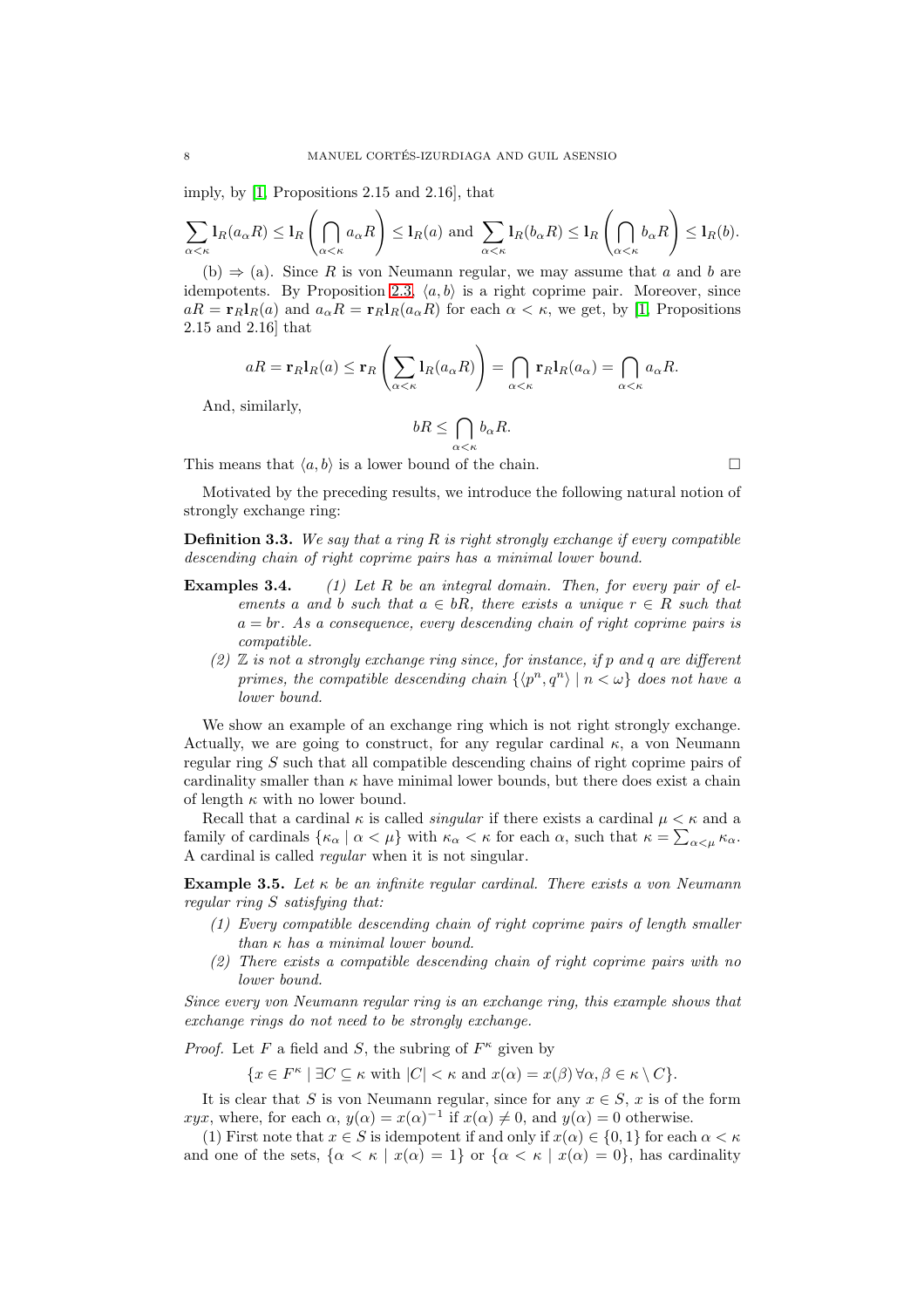smaller than  $\kappa$ . Indeed, if Γ is any subset of  $\kappa$  and we denote by  $e_{\Gamma}$  the element of  $F^{\kappa}$  satisfying that

$$
e_{\Gamma}(\alpha) = \begin{cases} 1 & \text{if } \alpha \in \Gamma \\ 0 & \text{if } \alpha \notin \Gamma \end{cases}
$$

then the set of idempotents of S is  $\{e_{\Gamma} | \Gamma \subseteq \kappa \text{ and } |\Gamma| < \kappa \text{ or } |\kappa \setminus \Gamma| < \kappa \}.$ 

Let us choose an ordinal  $\lambda \leq \kappa$  and a descending chain of right coprime pairs  $\{\langle a_{\alpha}, b_{\alpha}\rangle \mid \alpha < \lambda\}.$  We may assume that both  $a_{\alpha}$  and  $b_{\alpha}$  are idempotents. Since  $\langle a_{\alpha}, b_{\alpha} \rangle$  is a right coprime pair,

$$
(1)
$$

(1) 
$$
\text{supp}(a_{\alpha}) \cup \text{supp}(b_{\alpha}) = \kappa,
$$

for each  $\alpha < \lambda$ .

Let us denote by  $\Gamma = \bigcap_{\alpha < \kappa} \text{supp}(a_{\alpha})$  and  $\Delta = \bigcap_{\alpha < \kappa} \text{supp}(b_{\alpha})$ . We claim that (A)  $\Gamma \cup \Delta = \kappa$ .

(B) Either  $\Gamma$  or  $\kappa \setminus \Gamma$  has cardinality smaller than  $\kappa$ . And, similarly, either  $\Delta$ or  $\kappa \setminus \Delta$  has cardinality smaller than  $\kappa$ .

Assume that this claim is already proved and choose the idempotents  $e_{\Gamma}$  and  $e_{\Delta}$ . They belong to S by (B). And  $\langle e_{\Gamma}, e_{\Delta} \rangle$  is a right coprime pair by (A), which is clearly a lower bound of the initial chain. Therefore,  $\langle e_{\Gamma}, e_{\Delta \setminus \Gamma} \rangle$  is a minimal lower bound of the chain.

Let us prove our claim. In order to prove (A), take  $x \in \kappa$ . Then  $x \in \text{supp}(a_0)$ or  $x \in \text{supp}(b_0)$  by equation (1). Suppose  $x \in \text{supp}(a_0)$ . If  $x \notin \text{supp}(b_0)$ , then  $x \in \Gamma$  by (1) and we are done. If  $x \in \text{supp}(b_0)$ , we have two possibilities. If  $x \in \text{supp}(a_{\alpha}) \cap \text{supp}(b_{\alpha})$  for each  $\alpha$ , then  $x \in \Gamma \cap \Delta$  and we are done. Otherwise, take  $\alpha$  the minimum ordinal such that  $x \notin \text{supp}(a_{\alpha}) \cap \text{supp}(b_{\alpha})$  and assume, by (1), that  $x \in \text{supp}(a_{\alpha})$ . Then, again by (1),  $x \in \Gamma$ . This proves claim (A).

In order to prove (B), let us we check that either  $\Gamma$  or  $\kappa \setminus \Gamma$  has cardinality smaller than  $\kappa$ . The proof involving  $\Delta$  is similar. If there exists an  $\alpha < \kappa$  such that  $|\supp(a_{\alpha})| < \kappa$ , then  $\Gamma \subseteq \supp(a_{\alpha})$  has cardinality smaller than  $\kappa$ . If  $|\supp(a_{\alpha})|$  =  $\kappa$  for each  $\alpha < \lambda$ , then  $|\kappa \setminus \text{supp}(a_{\alpha})| < \kappa$ . Therefore,

$$
|\kappa \setminus \Gamma| \le \sum_{\alpha < \lambda} |\kappa \setminus \mathrm{supp}(a_{\alpha})| < \kappa
$$

since  $\kappa$  is regular and  $\lambda < \kappa$ .

(2) Let  $I_1$  and  $I_2$  be two subsets of  $\kappa$  such that  $|I_1| = |I_2| = \kappa$ ,  $I_1 \cap I_2 = \emptyset$  and  $\kappa = I_1 \cup I_2$ . Consider in  $I_1$  and  $I_2$  the orders induced by  $\kappa$  and set, for each  $\alpha < \kappa$ ,  $\Gamma_{\alpha} = \kappa \setminus {\beta \in I_1 \mid \beta < \alpha}$  and  $\Delta_{\alpha} = \kappa \setminus {\gamma \in I_2 \mid \gamma < \alpha}$ . We obtain a descending chain of right coprime pairs  $\{\langle e_{\Gamma_\alpha}, e_{\Delta_\alpha}\rangle \mid \alpha \langle \kappa \rangle\}$ . Let us check that this chain does not have a lower bound. Suppose that  $\langle a, b \rangle$  is a lower bound. Then

- (i)  $\text{supp}(a) \subseteq \bigcap_{\alpha < \kappa} \text{supp}(e_{\Gamma_{\alpha}}),$
- (ii) supp $(b) \subseteq \bigcap_{\alpha < \kappa} \text{supp}(e_{\Delta_{\alpha}})$  and
- (iii)  $\text{supp}(a) \cup \text{supp}(b) = \kappa$ .

Since  $I_1 \cap (\bigcap_{\alpha < \kappa} \text{supp}(e_{\Gamma_\alpha}) ) = \emptyset$ , (i) implies that  $|\{\alpha < \kappa \mid a(\alpha) = 0\}| = \kappa$ . Since  $I_2 \cap (\bigcap_{\alpha < \kappa} \text{supp}(e_{\Delta_\alpha})) = \emptyset$ , (ii) implies that  $I_2 \cap \text{supp}(b) = \emptyset$ , so that  $I_2 \subseteq \text{supp}(a)$ by (iii). Then,  $|\text{supp}(a)| = \kappa$ .

We have proved that  $|\text{supp}(a)| = |\{\alpha < \kappa \mid a(\alpha) = 0\}| = \kappa$ , which contradicts that  $a \in R$ .

Now we show, using ideas from [\[7,](#page-18-6) Lemma 2], that left cotorsion rings are right strongly exchange. Recall that R is left cotorsion if  $\text{Ext}^1_R(F, R) = 0$  for each flat left  $R$ -module  $F$  (see e.g. [\[7\]](#page-18-6)). Let us begin by discussing the relationship between compatible descending chains of right coprime pairs and certain direct limits.

Let  $\{\langle a_{\alpha}, b_{\alpha}\rangle | \alpha < \kappa\}$  be a compatible descending chain of right coprime pairs, and choose families of scalars  $\{r_{\alpha\beta} \mid \alpha < \beta\}$  and  $\{s_{\alpha\beta} \mid \alpha < \beta\}$  witnessing the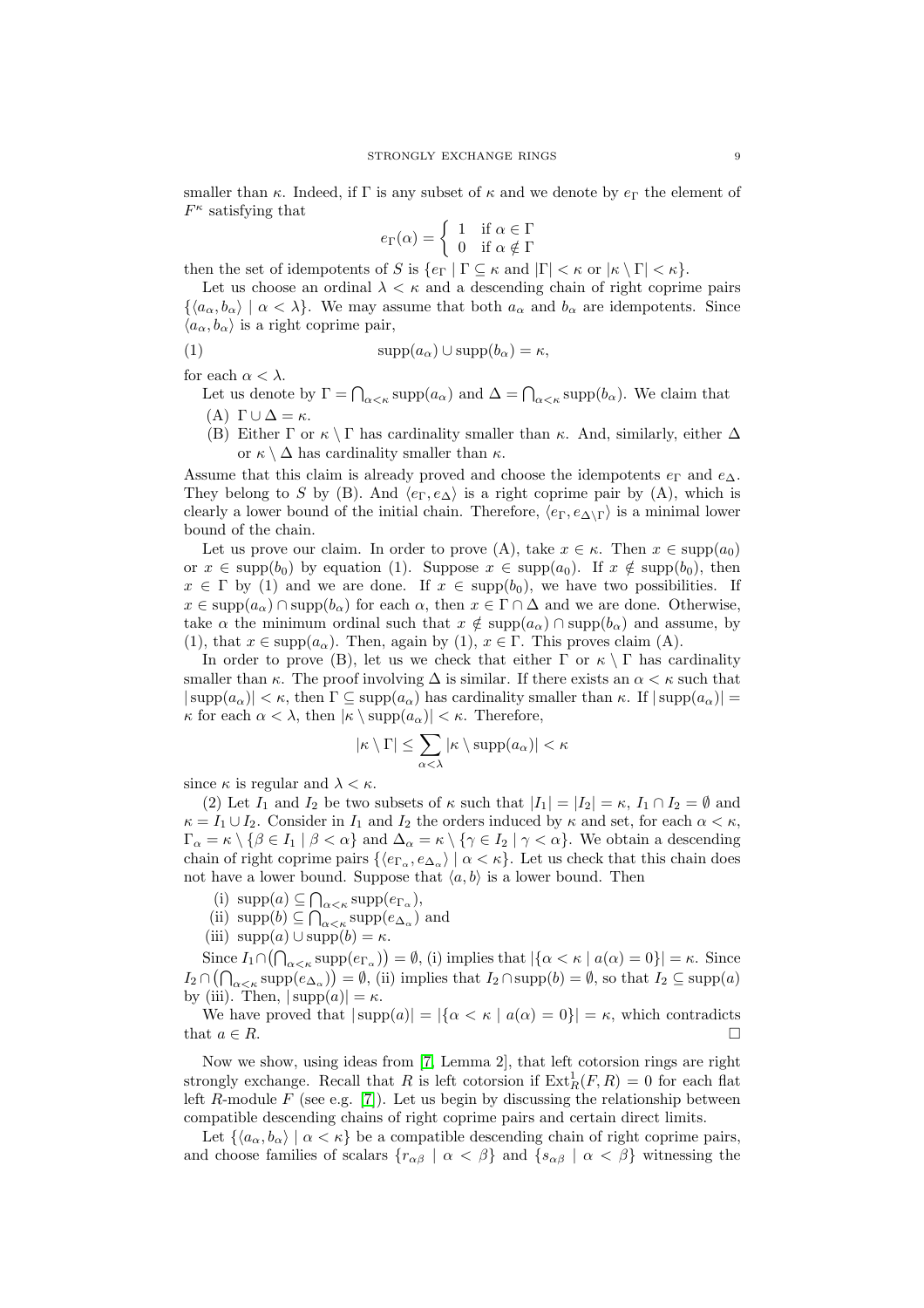compatibility of the chain. In a similar way as in [\[7,](#page-18-6) Lemma 2], we can construct a direct system of split exact sequences  $(\Sigma_{\alpha},(f_{\alpha\beta},g_{\alpha\beta},h_{\alpha\beta}) \mid \alpha < \beta)$  in R-Mod, associated to this descending chain and the families of scalars, as follows. For each  $\alpha$ ,  $\Sigma_{\alpha}$  is the short exact sequence

$$
0 \longrightarrow R \xrightarrow{k_{\alpha}} R \oplus R \xrightarrow{p_{\alpha}} Z_{\alpha} \longrightarrow 0,
$$

where  $(x)k_{\alpha} = (xa_{\alpha}, xb_{\alpha})$  for each  $x \in R$ , and  $p_{\alpha}$  is a cokernel of  $k_{\alpha}$ . The fact that  $\langle a_{\alpha}, b_{\alpha} \rangle$  is a right coprime pair is equivalent to  $\Sigma_{\alpha}$  being split.

The morphisms  $f_{\alpha\beta}$ ,  $g_{\alpha\beta}$  and  $h_{\alpha\beta}$  are defined in the following way:

- $f_{\alpha\beta}$  is the identity;
- $(x, y)g_{\alpha\beta} = (x r_{\alpha\beta}, y s_{\alpha\beta});$
- $h_{\alpha\beta}$  is the unique morphism from  $Z_{\alpha}$  to  $Z_{\beta}$  induced by  $g_{\alpha\beta}$ .

Note that, as the tensor product commutes with direct limits, the direct limit of the system of sequences is of the form

$$
0 \longrightarrow R \xrightarrow{k} F_1 \oplus F_2 \xrightarrow{p} Z \longrightarrow 0
$$

with  $F_1$  and  $F_2$  flat modules.

# <span id="page-9-0"></span>**Theorem 3.6.** Let R be a left cotorsion ring. Then R is right strongly exchange.

*Proof.* Suppose that the result is not true, that is, that  $R$  is not right strongly exchange. Then there exists a compatible descending chain of right coprime pairs,  $\{\langle a_{\alpha}, b_{\alpha}\rangle | \alpha < \kappa\},\$  which does not have a minimal lower bound.

For each ordinal  $\alpha$ , we are going to construct a right coprime pair  $\langle x_{\alpha}, y_{\alpha} \rangle$ such that  $\langle x_\alpha, y_\alpha \rangle < \langle x_\gamma, y_\gamma \rangle$  for each  $\gamma < \alpha$  and the chain  $\{\langle x_\gamma, y_\gamma \rangle \mid \gamma \leq \alpha\}$  is compatible. This is a contradiction, since it implies that the cardinality of  $RCP(R)$ is bigger than the cardinality of  $\alpha$  for any ordinal  $\alpha$ .

We will make our construction by transfinite induction on all ordinals  $\alpha$ . If  $\alpha < \kappa$ , set  $x_{\alpha} = a_{\alpha}$  and  $y_{\alpha} = b_{\alpha}$ . Let us choose now an ordinal  $\alpha \geq \kappa$  and assume that we have constructed right coprime pairs  $\langle x_{\gamma}, y_{\gamma} \rangle$  for each  $\gamma < \alpha$  satisfying the above condition. Let us distinguish among two possibilities.

Suppose first that  $\alpha$  is a successor ordinal, say  $\alpha = \beta + 1$ . As  $\langle x_{\beta}, y_{\beta} \rangle$  is not minimal, by the election of the initial chain, there exists a right coprime pair  $\langle x_\alpha, y_\alpha \rangle \in$ RCP(R) strictly smaller than  $\langle x_\beta, y_\beta \rangle$ . Clearly, the chain  $\{\langle x_\gamma, y_\gamma \rangle \mid \gamma \leq \alpha\}$  is compatible.

Suppose now that  $\alpha$  is a limit ordinal. Choose families of scalars,  ${r_{\alpha\beta} \mid \alpha < \beta}$ and  $\{s_{\alpha\beta} \mid \alpha < \beta\}$ , witnessing the compatibility of the chain, and consider the direct system of splitting short exact sequences,  $(\Sigma_{\gamma}, (f_{\gamma\beta}, g_{\gamma\beta}, h_{\gamma\beta}) \mid \gamma < \beta < \alpha)$ , associated to this descending chain. As shown before, the direct limit of the system is of the form

(2) 
$$
0 \longrightarrow R \longrightarrow F_1 \oplus F_2 \longrightarrow Z \longrightarrow 0
$$

with  $F_1$  and  $F_2$  flat modules. This sequence is pure, since all the sequences in the system are split (see e.g. [\[19,](#page-18-14) 34.5]). This implies that  $Z$  is flat by [19, 36.6]. We deduce now that this sequence is split, since  $R$  is left cotorsion.

Take a splitting k' of k and denote by  $f_{\gamma}: R \oplus R \to F_1 \oplus F_2$  the canonical map associated to the direct limit, for each  $\gamma < \alpha$ . Write  $(1)k = z_1 + z_2$  for some  $z_1 \in F_1$ and  $z_2 \in F_2$  and note that  $(x_\gamma, 0)f_\gamma = z_1$  and  $(0, y_\gamma)f_\gamma = z_2$  for each  $\gamma < \alpha$ . Denote by  $x_{\alpha} = (z_1)k'$ ,  $y_{\alpha} = (z_2)k'$ ,  $r_{\gamma} = (1,0)f_{\gamma}k'$  and  $s_{\gamma} = (0,1)f_{\gamma}k'$  for each  $\gamma < \alpha$ . Then  $\langle x_\alpha, y_\alpha \rangle$  is a right coprime pair since

$$
1 = (1)kk' = (z_1 + z_2)k' = x_{\alpha} + y_{\alpha}.
$$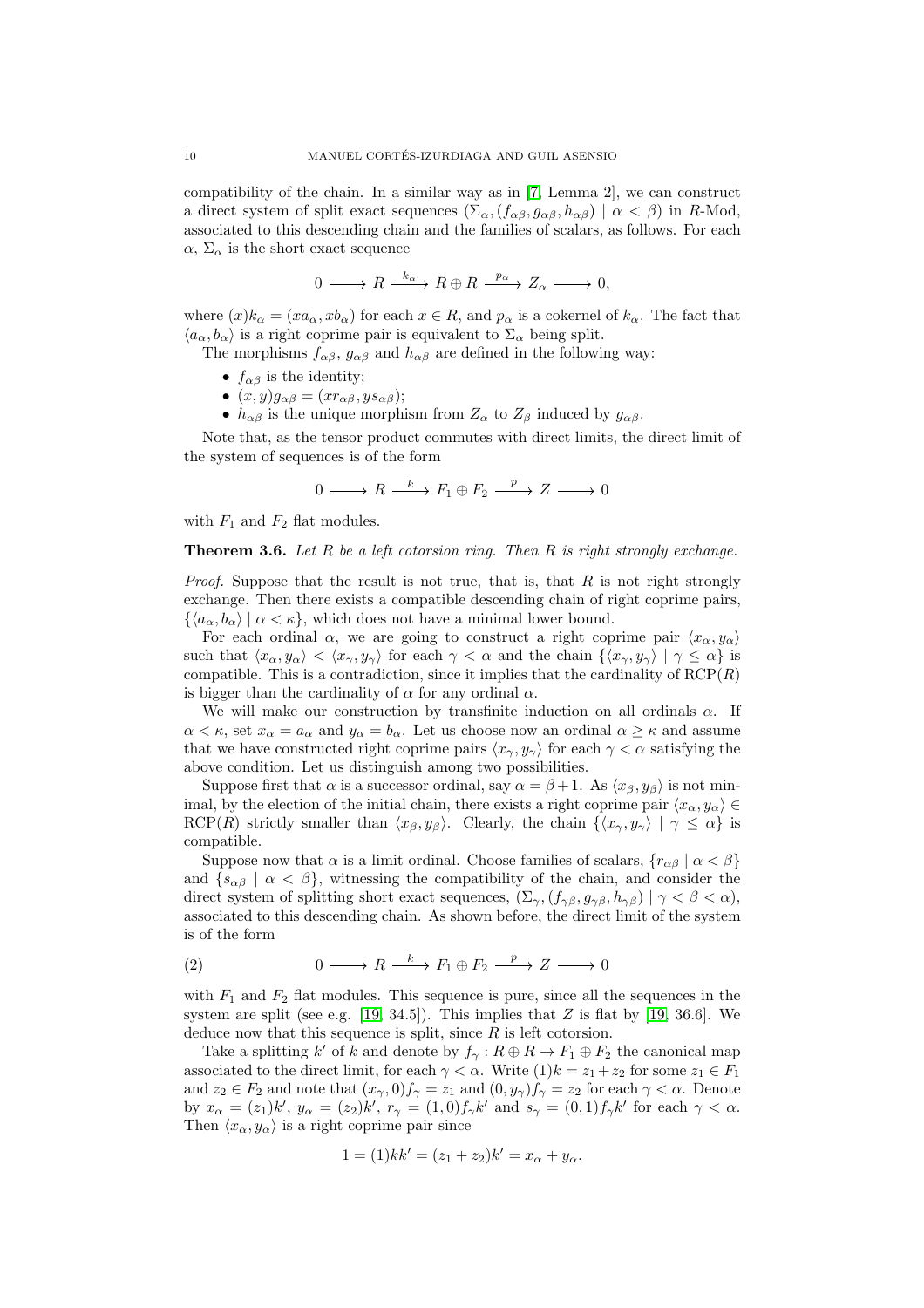Moreover, for each  $\gamma < \alpha$ ,

$$
x_\gamma r_\gamma = (x_\gamma,0) f_\gamma k' = x_\alpha \text{ and } y_\gamma s_\gamma = (0,y_\gamma) f_\gamma k' = y_\alpha.
$$

Finally, if  $\gamma < \beta$ ,

$$
r_{\gamma\beta}r_{\beta} = (1,0)f_{\gamma\beta}f_{\beta}k' = (1,0)f_{\gamma}k' = r_{\gamma}
$$

and

$$
s_{\gamma\beta}r_{\beta} = (0,1)f_{\gamma\beta}f_{\beta}k' = (0,1)f_{\gamma}k' = s_{\gamma}.
$$

These identities mean that  $\langle x_\alpha, y_\alpha \rangle$  is lower bound of the chain and that  $\{\langle x_\gamma, y_\gamma \rangle |$  $\gamma \leq \alpha$  is a compatible descending chain of right coprime pairs. Moreover,  $\langle x_\alpha, y_\alpha \rangle$  $\langle x_{\gamma}, y_{\gamma} \rangle$  for each  $\gamma < \alpha$ , since the equality  $\langle x_{\alpha}, y_{\alpha} \rangle = \langle x_{\gamma}, y_{\gamma} \rangle$  for some  $\gamma < \alpha$  implies that  $\langle x_{\gamma}, y_{\gamma} \rangle = \langle x_{\gamma+1}, y_{\gamma+1} \rangle$ , which is a contradiction. This finishes the construction.  $\Box$ 

Now we prove that local rings are right strongly exchange.

# <span id="page-10-0"></span>Proposition 3.7. Every local ring is right (and left) strongly exchange.

*Proof.* Take a compatible descending chain of right coprime pairs,  $\{\langle a_{\alpha}, b_{\alpha}\rangle \mid \alpha$  $\kappa$ . If  $\langle a_{\alpha}, b_{\alpha} \rangle = \langle 1, 1 \rangle$  for each  $\alpha < \kappa$ , then  $\langle 1, 0 \rangle$  is trivially a minimal lower bound of the chain.

So we may assume that there exists an  $\alpha < \kappa$  such that  $\langle a_{\alpha}, b_{\alpha} \rangle \neq \langle 1, 1 \rangle$ . Since  $\langle a_{\alpha}, b_{\alpha} \rangle$  is a trivial coprime pair by Proposition [2.5,](#page-4-0) either  $a_{\alpha}$  or  $b_{\alpha}$  is a unit. Suppose, without loss of generality, that  $a_{\alpha}$  is a unit. Then  $b_{\alpha} \in J(R)$ . We claim that  $a_{\beta}$  is a unit for each  $\beta < \kappa$ . Suppose, on the contrary, that there exists a  $\beta < \kappa$ such that  $a_{\beta}$  is not a unit. Then  $a_{\beta} \in J(R)$ . Choosing  $\gamma = \max{\{\alpha, \beta\}}$ , we deduce that  $a_{\gamma} \in J(R)$  (since  $a_{\gamma} \in a_{\beta}R$ ) and  $b_{\gamma} \in J(R)$  (since  $b_{\gamma} \in b_{\alpha}R$ ). But then,  $\langle a_{\gamma}, b_{\gamma} \rangle$  cannot be a right coprime pair. A contradiction that proves our claim.

Consequently,  $a_{\alpha}$  is a unit for each  $\alpha < \kappa$  and thus,  $\langle 1, 0 \rangle$  is a minimal lower bound of the chain.  $\Box$ 

Using this result we can show that the class of left cotorsion rings is strictly contained in the class of right strongly exchange rings.

**Example 3.8.** Let  $R$  be a local Noetherian commutative ring which is not complete in the I-adic topology. As the completion in the I-adic topology of  $R$  is the pureinjective envelope of R (see e.g.  $[8, \text{Example } 7.7]$  $[8, \text{Example } 7.7]$ ), this means that R cannot be cotorsion by [\[20,](#page-18-16) Lemma 3.1.6]. However, R is strongly exchange by Proposition [3.7.](#page-10-0)

We close this section by showing that the endomorphism ring of a continuous left R-module is right strongly exchange. Recall that a left R-module  $M$  is called continuous when it satisfies the following two conditions (see e.g. [\[13,](#page-18-9) [14\]](#page-18-10)):

- $(C1)$  Every submodule of M is essential in a direct summand.
- $(C2)$  Any submodule of M which is isomorphic to a direct summand of M is itself a direct summand.

For the rest of this section, let us fix a left  $R$ -module  $M$  and an injective envelope  $u : M \to E$  of M. We will denote by T and S the endomorphism rings of M and E, respectively. For every  $f \in T$ , we can use the injectivity of E to find an extension f of f to E, that is, a morphism  $\hat{f}: E \to E$  such that  $u\hat{f} = fu$ .

Let  $f, g \in T$  and take two extensions,  $\hat{f}$  and  $\hat{g}$ , of these morphisms to E. In general, it may happen that  $\hat{f}S \leq \hat{g}S$  but  $fT \nleq gT$ . Our next lemma shows that this is not the case when  $M$  is continuous and  $f$  is idempotent.

<span id="page-10-1"></span>**Lemma 3.9.** Let M be a continuous left R-module and  $f, e \in T$  with e idempotent. Take  $\hat{f}$  and  $\hat{e}$  extensions of f and e to E, respectively. If  $\hat{e}S \leq \hat{f}S$ , then  $eT \leq fT$ .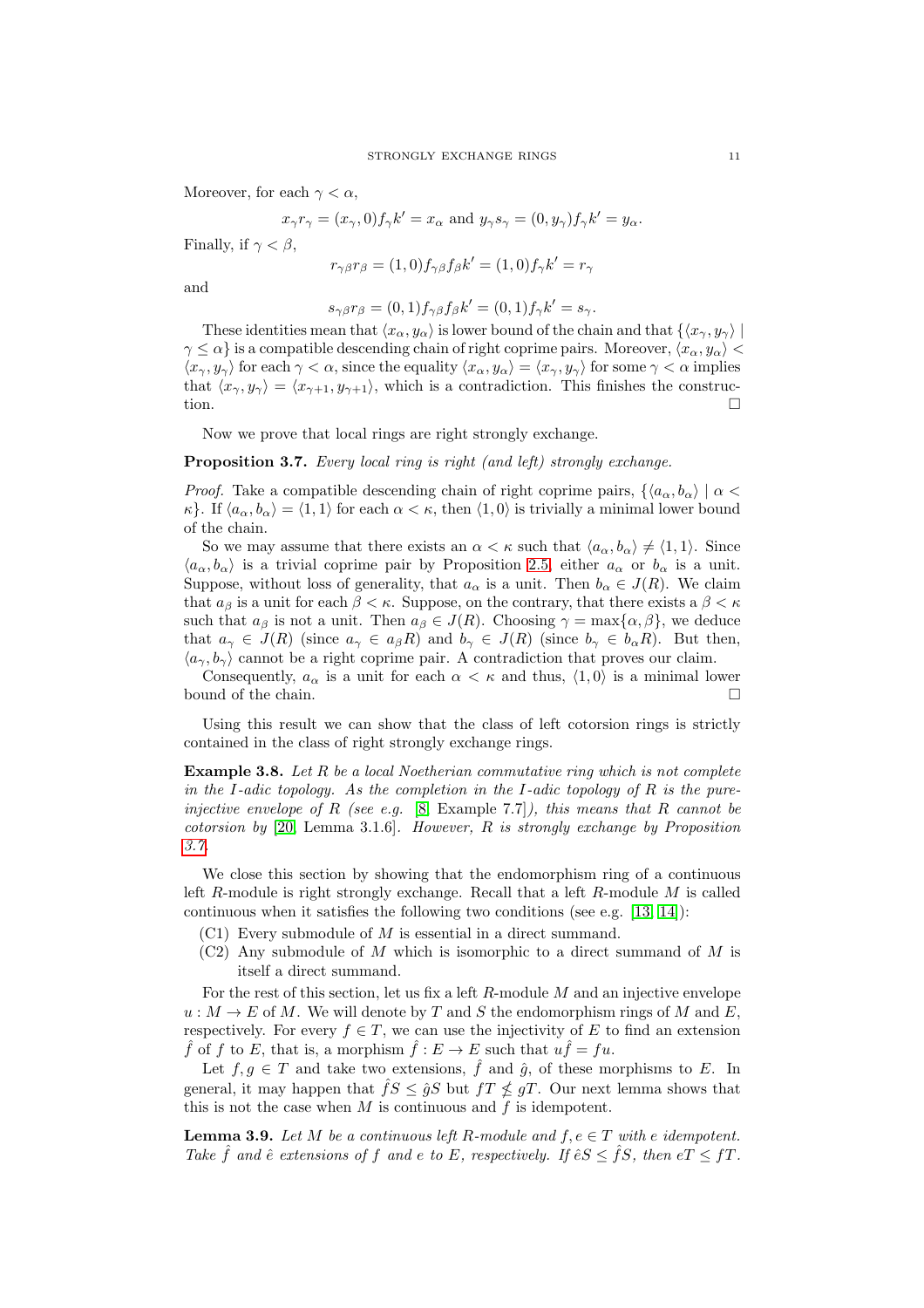*Proof.* There exists, by hypothesis, an  $h \in S$  such that  $\hat{e} = \hat{f}h$ . The restriction of f to Im e is a monomorphism from Im e to M with image Im ef, since if  $x \in M$ satisfies  $(x)ef = 0$ , then  $0 = (x)\hat{e}\hat{f}h = (x)\hat{e}\hat{e} = (x)ee = (x)e$ . We can apply now  $(C2)$  to conclude that Im *ef* is a direct summand of M.

On the other hand, by condition  $(C1)$ , we can find a direct summand K of M such that Im(1 − e)f is essential in K. We claim that Im  $ef \cap K = 0$ . Suppose, on the contrary, that there exists  $0 \neq y \in \text{Im }ef \cap K$ . Write  $y = (x)ef$  for some  $x \in M$ , and note that, as Im $(1-e)f$  is essential in K, there exist  $z \in M$  and  $r \in R$  such that  $0 \neq (rx)ef = (z)(1 - e)f$ . Applying h to this identity we get, on one hand, that  $(rx)efh = (rx)e \neq 0$  and, on the other, that  $(z)(1-e)fh = (z)(1-e)e = 0$ , a contradiction that proves our claim.

We can now apply (C3) to conclude that  $\text{Im }ef \oplus K$  is a direct summand of M. Thus, there exists a submodule L of M such that  $\text{Im }ef \oplus K \oplus L = M$ . Consider the endomorphism  $h'$  of M whose restriction to Im  $ef$  is equal to h (note that, Im  $efh \leq M$ , and its restriction to  $K \oplus L$  is zero. Then, for each  $x \in M$ ,

$$
(x)fh' = ((x)e + (x)(1 - e))fh' = (x)efh' + (x)(1 - e)fh' = (x)e.
$$

This means that  $fh' = e$  and that  $eT \leq fT$ .

The following lemma allows us to construct right coprime pairs in S from right coprime pairs in  $T$ .

<span id="page-11-1"></span>**Lemma 3.10.** Let  $\langle f, g \rangle$  be a right coprime pair in T and  $\hat{f}$  and  $\hat{g}$  extensions of f and g to E, respectively. Then  $\langle \hat{f}, \hat{g} \rangle$  is a right coprime pair in S.

*Proof.* Take  $r, s \in T$  such that  $fr + gs = 1_M$ . Then  $u(\hat{f}\hat{r} + \hat{g}\hat{s}) = u$ . As u is an injective envelope,  $\hat{f}\hat{r}+\hat{g}\hat{s}$  is an isomorphism and thus, there exists an  $h\in S$  such that  $1_E = \hat{f}\hat{r}h + \hat{g}\hat{s}h$ . This means that  $\langle \hat{f}, \hat{g} \rangle$  is a right coprime pair in S.

<span id="page-11-0"></span>**Theorem 3.11.** Let M be a continuous left R-module. Then  $\text{End}_R(M)$  is right strongly exchange.

Proof. We follow the notation fixed in p. 11. Take a compatible descending chain of right coprime pairs in T,  $\{\langle f_{\alpha}, g_{\alpha} \rangle \mid \alpha < \kappa\}$ , and families of elements of T,  ${r_{\alpha\beta} \mid \alpha < \beta}$  and  ${s_{\alpha\beta} \mid \alpha < \beta}$ , making the chain compatible. First, we are going to construct families of endomorphisms of E,  $\{\hat{r}_{\alpha\beta} \mid \alpha < \beta\}$  and  $\{\hat{s}_{\alpha\beta} \mid \alpha < \beta\}$ , extending the families  $r_{\alpha\beta}$  and  $s_{\alpha\beta}$ , respectively, to E, such that

- (A)  $\hat{r}_{\alpha\gamma}\hat{r}_{\gamma\beta} = \hat{r}_{\alpha\beta}$  and
- (B)  $\hat{s}_{\alpha\gamma}\hat{s}_{\gamma\beta} = \hat{s}_{\alpha\beta},$

for each  $\alpha < \gamma < \beta$ . We make the construction of  $\{\hat{r}_{\alpha\beta} \mid \alpha < \beta\}$  by transfinite induction on  $\beta$ . The construction of the family  $\{\hat{s}_{\alpha\beta} \mid \alpha < \beta\}$  is made similarly.

If  $\beta = 0$ , there is nothing to construct. If  $\beta = 1$ , choose, using the injectivity of E, an extension  $\hat{r}_{01} : E \to E$  of  $r_{01}$ .

Let  $\beta < \kappa$ , and suppose that we have constructed  $\hat{r}_{\alpha\gamma}$  for each  $\alpha < \gamma < \beta$ , and let us construct  $\hat{r}_{\alpha\beta}$ . If  $\beta$  is successor, say  $\beta = \gamma + 1$ , take  $\hat{r}_{\gamma\gamma+1} \in S$  an extension of  $r_{\gamma\gamma+1}$  and define  $\hat{r}_{\alpha\beta} = \hat{r}_{\alpha\gamma}\hat{r}_{\gamma\beta}$ . It is easy to check that  $\hat{r}_{\alpha\beta}$  is an extension of  $r_{\alpha\beta}$  and that the compatibility conditions (A) hold.

Suppose now that  $\beta$  is a limit ordinal. We have two direct systems of left Rmodules:  $S_1 = (M_\alpha, r_{\alpha\gamma} \mid \alpha < \gamma \in \beta)$  and  $S_2 = (E_\alpha, \hat{r}_{\alpha\gamma} \mid \alpha < \gamma \in \beta)$ , where  $M_{\alpha} = M$  and  $E_{\alpha} = E$  for each  $\alpha < \beta$ . Denote by  $(X, m_{\alpha}: M \to X \mid \alpha < \beta)$  and  $(Y, n_{\alpha}: E \to Y \mid \alpha < \beta)$  their direct limits. Since each  $\hat{r}_{\alpha\gamma}$  is an extension of  $r_{\alpha\gamma}$ , u defines a monomorphism between the direct systems  $S_1$  and  $S_2$ , which induces a monomorphism  $v: X \to Y$ . Similarly,  $(r_{\alpha\beta}: M_{\alpha} \to M | \alpha < \beta)$  is a direct system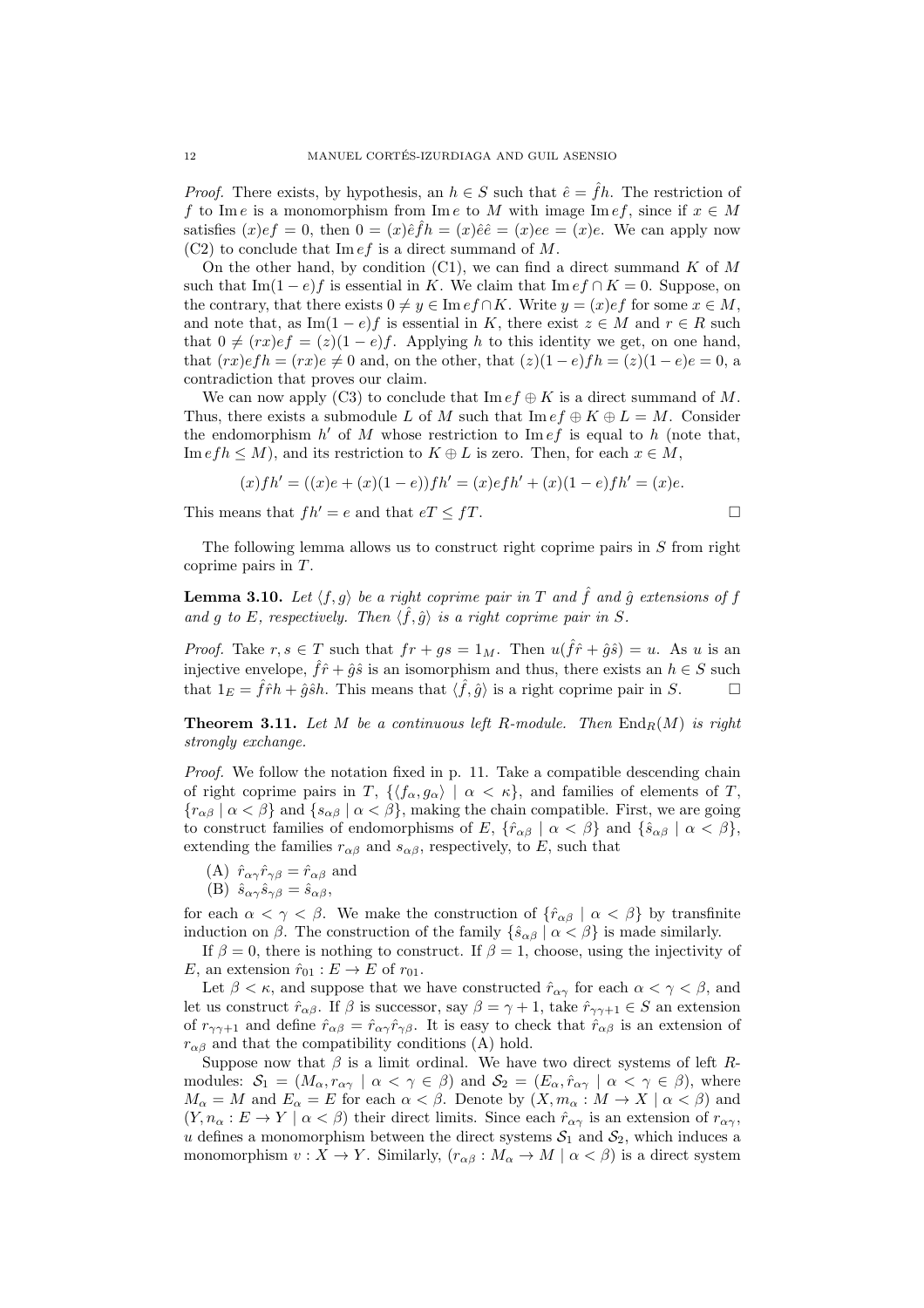of morphisms from  $S_1$  to M. So, it induces a morphism  $r : X \to M$ . Finally, using the injectivity of E we can find a  $\hat{r}: Y \to E$  making the diagram

$$
X \xrightarrow{v} Y
$$
  
\n
$$
\downarrow_r
$$
  
\n
$$
M \xrightarrow{u} E
$$

commutative. Set now  $\hat{r}_{\alpha\beta} = n_{\alpha}\hat{r}$  for each  $\alpha < \beta$ . It is easy to check that  $\hat{r}_{\alpha\beta}$  is an extension of  $r_{\alpha\beta}$  that satisfies the compatibility conditions (A). This finishes the construction.

Take now  $k_0$  and  $l_0$  extensions of  $f_0$  and  $g_0$  to endomorphisms of E, respectively, and define

$$
k_{\alpha} = k_0 \hat{r}_{0\alpha}
$$
 and  $l_{\alpha} = l_0 \hat{s}_{0\alpha}$ 

for every  $\alpha < \kappa$ . Since  $k_{\alpha}$  and  $l_{\alpha}$  are extensions of  $f_{\alpha}$  and  $g_{\alpha}$  to E, respectively,  $\langle k_\alpha, l_\alpha \rangle$  is a right coprime pair in S by Lemma [3.10.](#page-11-1) We obtain in this way a compatible descending chain  $\{\langle k_{\alpha}, l_{\alpha} \rangle | \alpha \langle \kappa \rangle\}$  of right coprime pairs in S. Since S is left pure-injective (in particular, left cotorsion) by [\[21,](#page-18-8) Proposition 3], the chain has a minimal lower bound  $\langle k, l \rangle$  by Theorem [3.6.](#page-9-0) So, there exists an idempotent e of S such that  $\langle k, l \rangle = \langle e, 1 - e \rangle$  by Proposition [2.4.](#page-4-1) By [\[13,](#page-18-9) Theorem 2.8], there exists an idempotent  $e' \in T$  such that e is an extension of  $e'$  to E and, consequently, 1 − e is also an extension of 1 − e' to E. Since  $\langle e, 1 - e \rangle \leq \langle k_\alpha, l_\alpha \rangle$  for each  $\alpha < \kappa$ , Lemma [3.9](#page-10-1) says that  $\langle e', 1 - e' \rangle \le \langle f_\alpha, g_\alpha \rangle$  for each  $\alpha < \kappa$ . This means that  $\langle e', 1-e' \rangle$  is a minimal right coprime pair below the initial chain, which concludes the proof.  $\Box$ 

**Corollary 3.12.** Suppose that  $R$  is a left continuous ring. Then  $R$  is a right strongly exchange ring.

Remark 3.13. The converse of this result is not true. For instance, a commutative local domain is strongly exchange by Proposition [2.5.](#page-4-0) But it is not continuous, unless it is a field, since it does not satisfy  $(C2)$ .

On the other hand, any von Neumann regular left continuous ring which is not left self-injective (see e.g.  $[6, \text{Example 13.8}]$  $[6, \text{Example 13.8}]$ ) is another example of a right strongly exchange ring which is not left cotorsion.

#### 4. Strongly exchange rings. Main properties

We have proved in the previous section that local, left cotorsion and left continuous rings are right strongly exchange. All these rings are semiregular (see [\[7,](#page-18-6) Theorem 6] and [\[13,](#page-18-9) Proposition 3.5]). We are going to show in this section that right strongly exchange rings are, in general semiregular. Let us begin with a couple of technical lemmas that we will need later on.

<span id="page-12-1"></span>**Lemma 4.1.** Let  $\langle a, b \rangle$  be a right coprime pair such that aR ∩ bR  $\leq J(R)$ . Then  $(aR + J(R)) \cap (bR + J(R)) \leq J(R)$ .

*Proof.* Let  $y \in (aR + J(R)) \cap (bR + J(R))$  and take  $r_1, s_2 \in R$ ,  $j_1, j_2 \in J(R)$  such that  $y = ar_1 + j_1 = bs_2 + j_2$ .

Since  $\langle a, b \rangle$  is a right coprime pair, there exist  $s, r \in R$  such that  $1 = ar + bs$ . Then  $bsa = a(1 - ra) \in aR \cap bR \leq J(R)$  and  $arb = b(1 - sb) \in aR \cap bR \leq J(R)$ . Consequently,  $(1-ar)ar_1 \in J(R)$ .

On the other hand, multiplying the identity  $ar_1 = bs_2 + j_2 - j_1$  by ar and using that  $arb \in J(R)$ , we conclude that  $arar_1 \in J(R)$ .

Finally,  $ar_1 = (1 - ar)ar_1 + arar_1 \in J(R)$ , so that  $y \in J(R)$  as well.  $\square$ 

<span id="page-12-0"></span>**Lemma 4.2.** Let  $\langle a, b \rangle$  be a right coprime pair.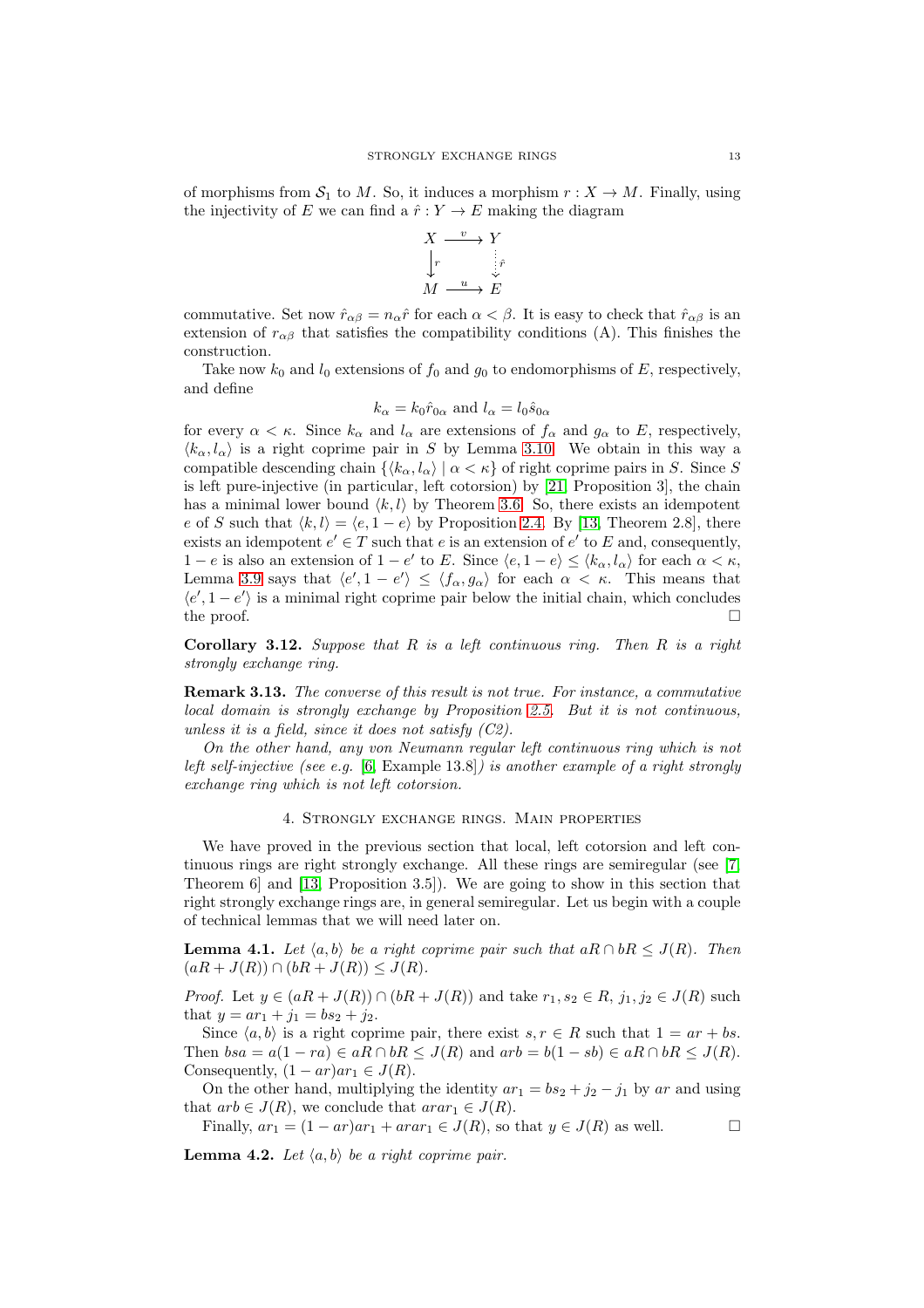- (1) If aR ∩ bR is not contained in  $J(bR)$ , then there exists a  $z \in R$  such that  $\langle a, z \rangle$  is a right coprime pair strictly less than  $\langle a, b \rangle$ .
- (2) If aR∩bR is not contained in  $J(R)$ , there exists a right coprime pair  $\langle x, y \rangle$ strictly less than  $\langle a, b \rangle$  and such that  $x = a$  or  $y = b$ .

*Proof.* (1) Choose an  $x \in (aR \cap bR) \setminus J(bR)$ . Then xR is not superfluous in bR and there exists a proper submodule  $X \leq bR$  with  $xR + X = bR$ . In particular, there exists a  $z \in X$  with  $xR + zR = bR$ . Then, as  $x \in aR$ ,  $aR + zR = R$ , which means that  $\langle a, z \rangle$  is a coprime pair satisfying  $\langle a, z \rangle < \langle a, b \rangle$ .

(2) Take  $x \in (aR \cap bR) \setminus J(R)$ . We claim that  $x \notin J(aR) \cap J(bR)$ . Suppose, on the contrary, that  $x \in J(aR) \cap J(bR)$  and let X be a right ideal of R such that  $xR + X = R$ . Then, by modularity,  $aR = xR + (aR \cap X)$  and  $bR = xR + (bR \cap X)$ , which implies that  $aR = aR \cap X$  and  $bR = bR \cap X$ , since xR is superfluous in  $aR$ and bR. In particular,  $R = aR + bR \leq X$ . This means that xR is superfluous in R and thus,  $x \in J(R)$ . A contradiction which proves our claim.

Therefore, x does not either belong to  $J(aR)$  or  $J(bR)$ . Now, the result follows from (1).  $\Box$ 

## <span id="page-13-0"></span>Theorem 4.3. Every right strongly exchange ring is semiregular.

*Proof.* First, we claim that for any right coprime pair  $\langle a, b \rangle$  there exists an element x such that  $\langle a, x \rangle$  is a right coprime pair,  $\langle a, x \rangle \le \langle a, b \rangle$  and  $aR \cap xR \le J(xR)$ .

Suppose that our claim is false. We are going to construct by transfinite induction an element  $b_{\alpha}$ , for each ordinal  $\alpha$ , such that

- (a)  $\langle a, b_{\alpha} \rangle$  is a right coprime pair;
- (b)  $aR \cap b_{\alpha}R$  is not contained in  $J(b_{\alpha}R)$ ;
- (c)  $\langle a, b_{\alpha} \rangle < \langle a, b_{\gamma} \rangle$ , for each  $\gamma < \alpha$ ;
- (d) if  $\alpha > 0$  is limit, then  $b_{\alpha}$  is idempotent.
- For  $\alpha = 0$ , set  $b_0 = b$ .

Let now  $\alpha > 0$  be an ordinal and assume that we have just constructed, for each  $\gamma < \alpha$ , elements  $b_{\gamma} \in R$  satisfying the above conditions. If  $\alpha$  is successor, say  $\alpha = \beta + 1$ , apply Lemma [4.2](#page-12-0) to get an element  $b_{\alpha}$  such that  $\langle a, b_{\alpha} \rangle$  is a right coprime pair strictly smaller than  $\langle a, b_\beta \rangle$ . Since we are assuming that our claim is false,  $aR \cap b_{\alpha}R \nsubseteq J(b_{\alpha}R)$ .

Suppose now that  $\alpha$  is limit. If the set  $\{\gamma < \alpha \mid \gamma \text{ is limit}\}$  is not cofinal in  $\alpha$ , then there exists a limit ordinal  $\beta < \alpha$  such that  $\alpha = \beta + \omega$ . Then the descending chain of right coprime pairs,  $\{\langle a, b_{\beta+n} \rangle | n < \omega\}$ , is compatible and, by hypothesis, it has a minimal lower bound  $\langle x, b_{\alpha} \rangle$ . By Proposition [2.4,](#page-4-1)  $b_{\alpha}$  can be chosen to be idempotent. Since  $xR \le aR$ ,  $\langle a, b_{\alpha} \rangle$  is a right coprime pair below the chain. Moreover,  $\langle a, b_{\alpha} \rangle < \langle a, b_{\gamma} \rangle$  for each  $\gamma < \alpha$ , since the identity  $\langle a, b_{\alpha} \rangle = \langle a, b_{\gamma} \rangle$  for some  $\gamma < \alpha$ , implies that  $\langle a, b_{\gamma} \rangle = \langle a, b_{\gamma+1} \rangle$ , a contradiction. Finally,  $aR \cap b_{\alpha}R$  is not contained in  $J(b_{\alpha}R)$  since we are supposing that our initial claim is false.

It remains to prove the case in which  $\{\gamma < \alpha \mid \gamma \text{ is limit}\}\$ is cofinal in  $\alpha$ . If this holds, we have the descending chain of right coprime pairs  $\{(a, b_{\gamma}) \mid \gamma \leq \gamma\}$  $\alpha$  limit}. The arguments used in the proof of Proposition [3.2](#page-6-1) show that this chain is compatible. So we can find by hypothesis a minimal lower bound  $\langle x, b_{\alpha} \rangle$ , in which  $b_{\alpha}$  idempotent by Proposition [3.2.](#page-6-1) Reasoning as above, we get that  $\langle a, b_{\alpha} \rangle$  is a right coprime pair below the chain such that  $aR \cap b_{\alpha}R \not\subset J(b_{\alpha}R)$ . This finishes the construction.

We have constructed, for any ordinal  $\alpha$ , a right coprime pair  $\langle a, b_{\alpha} \rangle$  such that  $\langle a, b_{\alpha} \rangle < \langle a, b_{\beta} \rangle$  if  $\alpha < \beta$ . In particular, this means that  $b_{\alpha} \neq b_{\beta}$  if  $\alpha < \beta$  and therefore, the cardinality of R must be at least the cardinality of  $\alpha$  for any ordinal  $\alpha$ . A contradiction that proves our initial claim.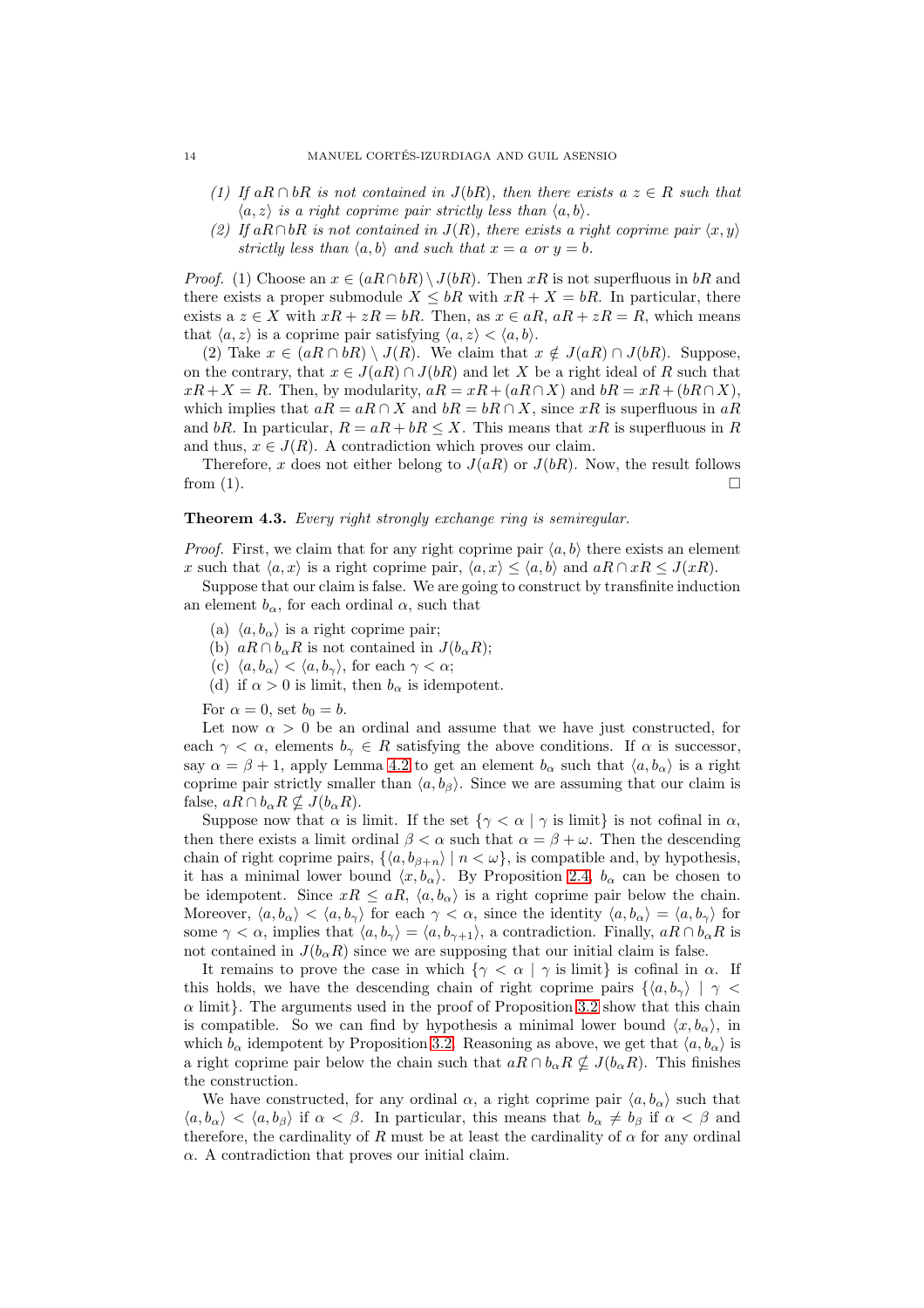Finally, given any  $a \in R$ , we can apply our claim to the right coprime pair  $\langle a, 1 - a \rangle$  to get an element  $x \in R$  such that  $\langle a, x \rangle$  is a right coprime pair with  $aR \cap xR \leq J(xR)$  and  $\langle a, x \rangle \leq \langle a, 1 - a \rangle$ . By Lemma [4.1,](#page-12-1)

$$
(a+J(R))R/J(R)\bigoplus (x+J(R))R/J(R)=R/J(R)
$$

which means that  $(a+J(R))R/J(R)$  is a direct summand of  $R/J(R)$ . This proves that  $R/J(R)$  is a von Neumann regular ring.

In order to prove that idempotents lift modulo the Jacobson radical of  $R$ , note that  $R$  is an exchange ring and that exchange rings have this property [\[15,](#page-18-3) Theorem 2.1 and Proposition 1.5].

The converse of this result is not true, since there exist von Neumann regular rings which are not right strongly exchange (see Example [3.5\)](#page-7-0).

Remark 4.4. We have proved in Section 3 that local, left self-injective, left pureinjective, left cotorsion and left continuous rings are right strongly exchange. All these rings satisfy that they are left continuous modulo their Jacobson radical (see [\[7,](#page-18-6) Theorem 8] and [\[13,](#page-18-9) Theorem 3.11]). But we do not know whether any right strongly exchange rings enjoys this property.

If we strengthen the definition of right strongly exchange ring a little bit to include all compatible descending systems of right coprime pairs instead of just compatible descending chains of right coprime pairs, we can prove that the ring is left continuous modulo its Jacobson radical. However, we do not know whether any left continuous ring satisfies this last condition.

Let us state the ideas of the preceding remark more precisely.

# **Definition 4.5.** Let  $R$  be a ring.

- (1) A descending system of right coprime pairs is a downwards directed subset of RCP(R). I.e., a subset  $\{p_i \mid i \in I\} \subseteq \text{RCP}(R)$  indexed by a directed set I such that  $p_i \leq p_i$  whenever  $i \leq j$ .
- (2) A descending system of right coprime pairs  $\{p_i \mid i \in I\}$  is called compatible if for each  $i \in I$ , there exists a pair of generators  $(a_i, b_i)$  of  $p_i$ , and families of scalars  $\{r_{ij} \mid i < j\}$  and  $\{s_{ij} \mid i < j\}$ , satisfying that (a)  $a_j = a_i r_{ij}$  and  $b_j = b_i s_{ij}$ ;
	- (b)  $r_{ik} = r_{ij} r_{jk}$  and  $s_{ik} = s_{ij} s_{jk}$ .

for each  $i < j < k$  in I.

As in the case of chains, if  $\{ \langle a_i, b_i \rangle \mid i \in I \}$  is a compatible descending system of right coprime pairs, we will assume that  $(a_i, b_i)$  is the pair of generators satisfying the compatibility condition of the preceding definition.

Recall that the *singular submodule* of a right R-module M is its submodule

 $Z(M) = \{x \in M \mid \mathbf{r}_R(x)$  is essential in  $R_R\}.$ 

A module M is called *singular* if  $M = Z(M)$  and *non-singular* if  $Z(M) = 0$ .

<span id="page-14-0"></span>**Lemma 4.6.** Let  $M$  be a non-singular module and  $K$ ,  $N$  and  $L$ , submodules of  $M$ such that both inclusions  $K \leq N$  and  $K \leq L$  are essential. If  $\frac{M}{L}$  is non-singular (for instance, if L is a direct summand of M), then  $N \leq L$ .

*Proof.* Since  $K \leq N \cap L \leq N$ , we get that  $N \cap L$  is essential in N. And, by [\[5,](#page-18-18) Proposition 1.21],  $\frac{N}{N \cap L}$  is singular. On the other hand,  $\frac{N}{N \cap L} \cong \frac{N+L}{L}$  is non-singular, since it is a submodule of the non-singular module  $\frac{M}{L}$ . Therefore,  $\frac{N}{N \cap L} = 0$  and, consequently,  $N \leq L$ .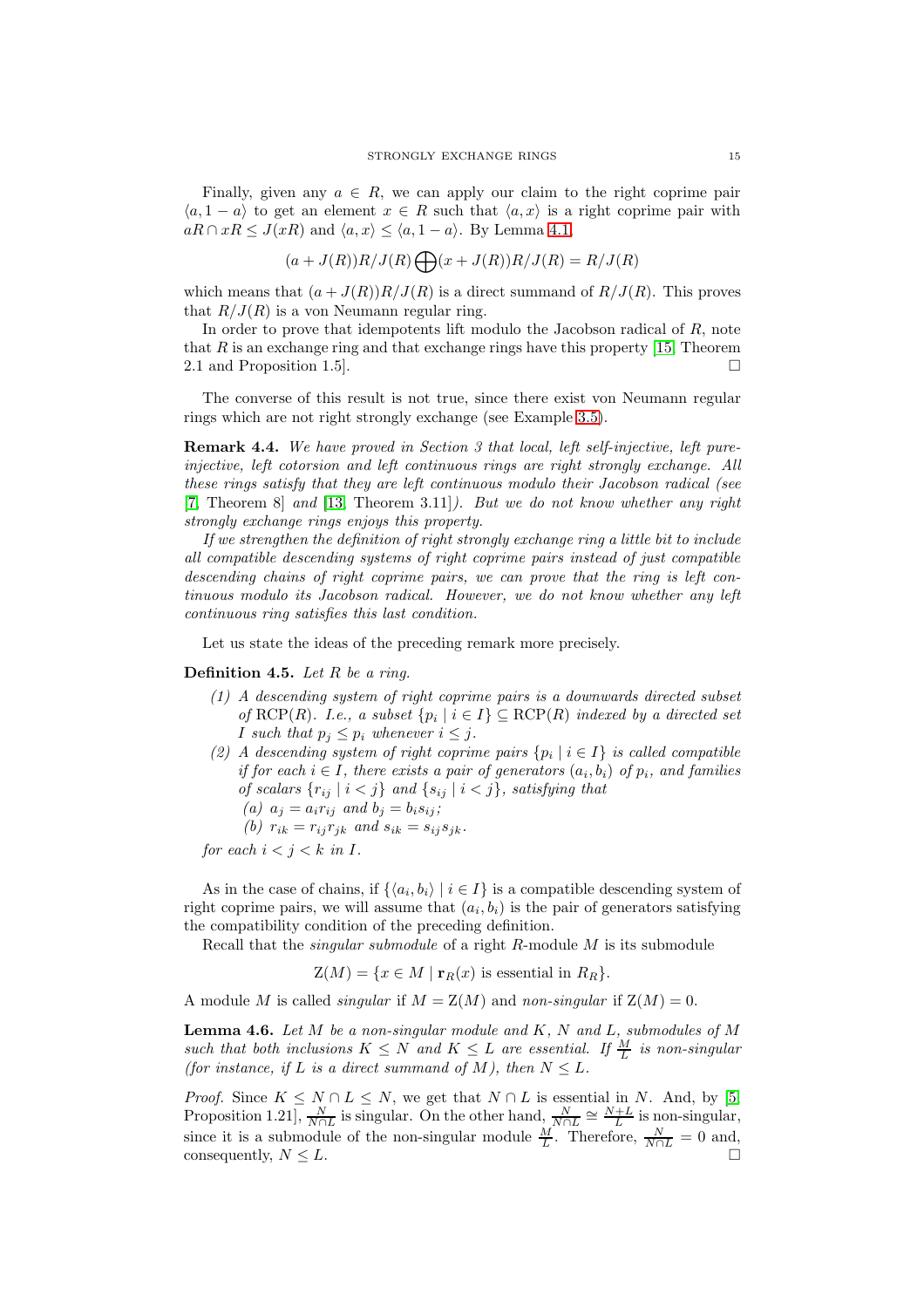<span id="page-15-2"></span>**Lemma 4.7.** Let  $\{e_i \mid i \in I\}$  be a family of idempotents of R such that  $\sum_{i \in I} e_i R_i$ is essential in  $R_R$ . Let  $J \subseteq I$  and  $f \in R$ , an idempotent such that  $\sum_{j \in J} e_j R \leq fR$ . If  $fe_i = 0$  for each  $i \in I \setminus J$ , then  $\sum_{j \in J} e_j R$  is essential in  $fR$ .

*Proof.* Let us choose an  $r \in R$  such that  $fr \neq 0$ . Since  $\sum_{i \in I} e_i R$  is essential in R, there exists an  $s \in R$  such that  $0 \neq frs \in \sum_{i \in I} e_iR$ . Write

(3) 
$$
frs = \sum_{i \in I} e_i r_i
$$

for a family  $\{r_i \mid i \in I\} \subseteq R$  satisfying that  $\{i \in I \mid r_i \neq 0\}$  is finite. Multiplying this identity by  $f$  on the left we obtain that

$$
frs = \sum_{j \in J} f e_j r_j.
$$

And, as  $fe_j = e_j$  for each  $j \in J$ , we deduce that  $fsr \in \sum_{j \in J} e_j R$ .

<span id="page-15-1"></span>**Lemma 4.8.** Let  $R$  be a von Neumann regular ring,  $N$  a non-zero right ideal of R and X a set of idempotent elements in N such that  $\sum_{e \in X} eR$  is direct. Then X is contained in a set of idempotents X' of R such that  $\sum_{e \in X'} eR$  is direct and essential in N.

Proof. Consider the set

$$
\mathcal{L} = \left\{ F \subseteq N \mid F \text{ consists of idempotents, } \sum_{e \in F} eR \text{ is direct and } X \subseteq F \right\}
$$

 $\mathcal L$  is an inductive non-empty partially ordered set. Thus, it has a maximal element X' by Zorn's lemma. Let us check that  $\sum_{e \in X'} eR$  is essential in N. For any non-zero  $x \in N$ , there exists an idempotent f such that  $xR = fR$ . By construction, the sum  $\sum_{e \in X'} eR + fR$  is not direct, so there exists an  $r \in R$  such that  $0 \neq fr \in \sum_{e \in X'} eR$ . In particular,  $xR \cap \sum_{e \in X'} eR \neq 0$ .

<span id="page-15-0"></span>**Theorem 4.9.** Let R be a ring. If every compatible descending system of right coprime pairs of R has a minimal lower bound, then  $R/J(R)$  is left continuous.

*Proof.* Denote  $R/J(R)$  by  $\overline{R}$ . For every  $x \in R$ , let  $\overline{x}$  be the corresponding element in  $R/J(R)$ . And, for each subset X of R, denote by  $\overline{X}$  the subset  $\{\overline{x} \mid x \in X\} \subseteq \overline{R}$ .

Let  $\overline{I}$  be a left ideal of  $\overline{R}$ . Using Lemma [4.8,](#page-15-1) and the fact that  $R$  is semiregular by Theorem [4.3,](#page-13-0) we can find sets of idempotents of R, E and F, such that  $\{\overline{Re} |$  $\overline{e} \in E$   $\cup$  { $Rf | f \in F$ } is independent,  $\sum_{\overline{e} \in \overline{E}} R\overline{e}$  is essential in I and  $\sum_{\overline{e} \in \overline{E}} R\overline{e}$  +  $\sum_{\overline{f} \in \overline{F}} R f$  is essential in R. We may apply now [\[21,](#page-18-8) Lemma 13] to conclude that  ${Re \mid e \in E} \cup {Rf \mid f \in E}$  is a local direct summand of  $_R R$ . I.e., it is independent and for every finite subset  $X \subseteq E \cup F$ ,  $\sum_{e \in X} Re$  is a direct summand of R.

For each finite subset X of E, fix an idempotent  $e_X$  such that  $\sum_{e \in X} Re = Re_X$ . Similarly, fix and idempotent  $f_Y$  for each finite subset Y of F. Then, for every  $X \subseteq E$  and  $Y \subseteq F$  finite,  $Re_X \cap Rf_Y = 0$  and  $Re_X + Rf_Y$  is a direct summand, so that  $\langle 1 - e_X, 1 - f_Y \rangle$  is a right coprime pair by [\[21,](#page-18-8) Lemma 12]. It is easy to check that the family

 $\{(1 - e_X, 1 - f_Y) | X \subseteq E, Y \subseteq E \text{ are finite subsets}\}\$ 

is a compatible descending system of right coprime pairs.

Now, we may apply our hypothesis to find a minimal lower bound  $\langle a, b \rangle$  of the system which, by Proposition [2.4,](#page-4-1) must be of the form  $\langle g, 1-q \rangle$ , for some idempotent element g. Then,  $g \in (1 - e_X)R$  and  $1 - g \in (1 - f_Y)R$  for each  $X \subseteq E$  and  $Y \subseteq F$ finite, which implies that  $e_X \in R(1-q)$  and  $f_Y \in Rg$ . In particular,  $\overline{e} \in \overline{R}(1-\overline{g})$ and  $\overline{f} \in \overline{Rg}$  for each  $e \in E$  and  $f \in F$ . Since this implies that  $\overline{f}(1-\overline{g})=0$  for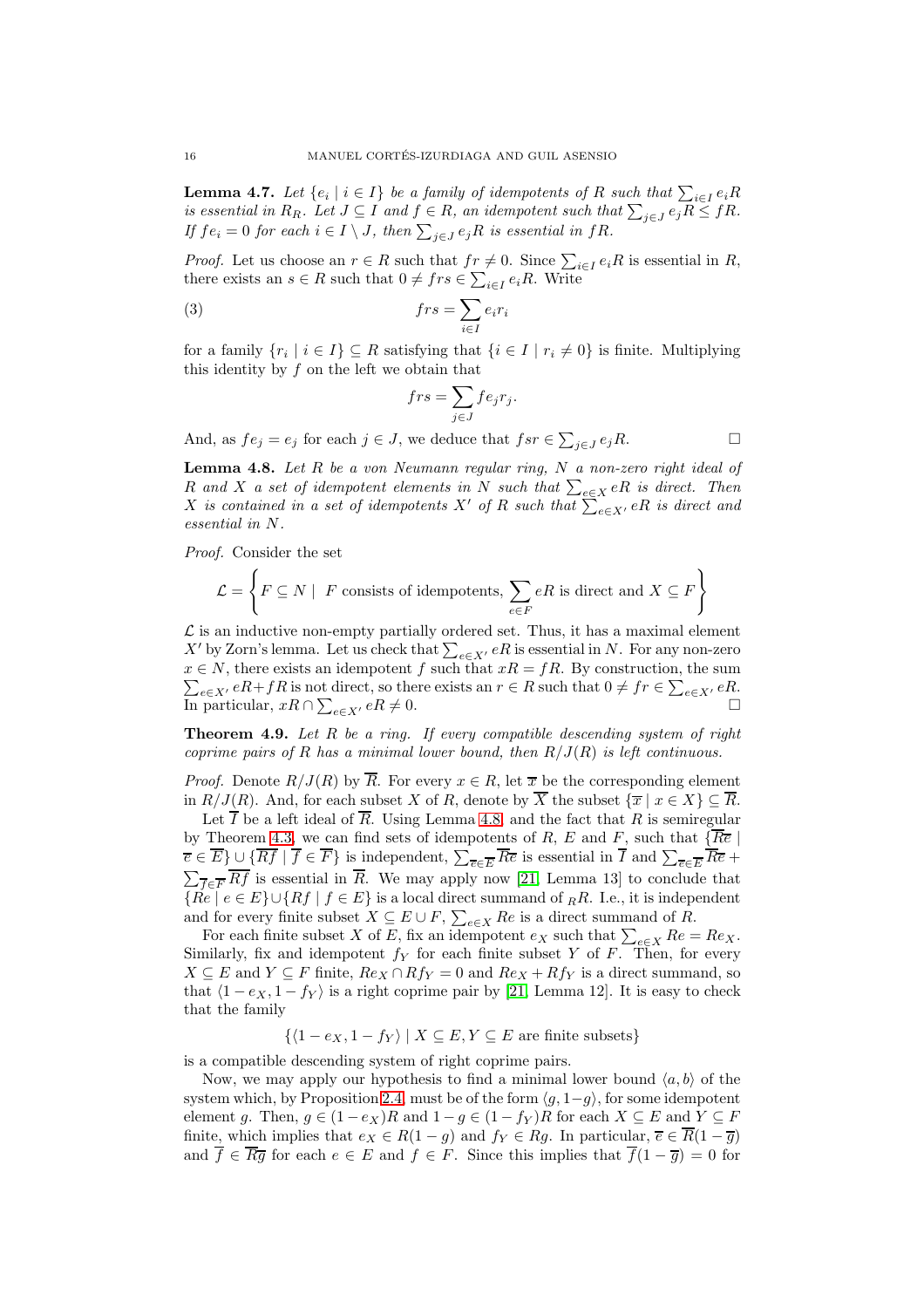each  $f \in F$ , Lemma [4.7](#page-15-2) claims that  $\sum_{e \in E} R\overline{e}$  is essential in  $R(1 - \overline{g})$ . Finally, I is essential in  $\overline{R}(1-\overline{q})$  by Lemma [4.6.](#page-14-0)

We have just proved that  $\overline{R}$  satisfies (C1). Since  $\overline{R}$  is von Neumann regular by Theorem [4.3,](#page-13-0) it trivially satisfies (C2). Therefore,  $\overline{R}$  is left continuous.

We use some ideas in the proof of the preceding result to show that the strong exchange property is not left-right symmetric.

<span id="page-16-0"></span>**Example 4.10.** Let  $D$  be a division ring and  $V$  a vector space over  $D$  with infinite countable dimension. Denote by  $S$  the endomorphism ring of  $V$ . Then  $S$  is left strongly exchange but not right strongly exchange.

*Proof.* It is well known, e. g. [\[5,](#page-18-18) Proposition 2.23], that S is right self-injective. By Theorem [3.6,](#page-9-0) S is left strongly exchange.

Let  $\{v_n \mid n < \omega\}$  be a basis of V and denote by  $e_n : V \to V$  the endomorphism of V satisfying  $e_n(v_i) = 0$  if  $i \neq n$  and  $e_n(v_n) = v_n$ , for each  $n < \omega$ . Moreover, let  $p: V \to V$  be the endomorphism of V such that  $p(e_i) = e_0$  for each  $i < \omega$ . As it is shown in the proof of [\[5,](#page-18-18) Propostion 2.23],  $(\bigoplus_{n<\omega} Se_n) \cap$  $Sp = 0$ , which in particular implies, as a consequence of Proposition [2.3,](#page-2-0) that  $\langle 1 - \sum_{n \le m} e_n, 1 - p \rangle$  is a right coprime pair in S for each  $m < \omega$ . Then, it is easy to see that  $\left\{ \langle 1 - \sum_{n \le m} e_n, 1 - p \rangle \mid m < \omega \right\}$  is a (compatible) descending chain of right coprime pairs in S.

We are going to prove that this chain does not have a minimal lower bound. Assume, on the contrary, that there exists an idempotent  $e \in S$  such that  $\langle e, 1-e \rangle \leq$  $\langle 1-\sum_{n\leq m}e_n, 1-p\rangle$  for each  $m < \omega$ . Then,  $\left(\sum_{n\leq m}e_n\right)e = 0$  for each  $m < \omega$ , which implies that  $\sum_{n\leq m} e_n \in S(1-e)$ .

Now we claim that  $\{ (1 - e)(v_n) \mid n < \omega \}$  is linearly independent. Assume, in order to get a contradiction, that there exists  $m < \omega$  such that  $(1 - e)(v_m) =$  $\sum_{i=1}^{n} (1-e)(v_{m_i})d_i$  for some  $m_1 \ldots, m_n \in \omega - \{m\}$  and  $d_1, \ldots, d_n \in D$ . Then, since  $e_m = s(1 - e)$  for some  $s \in S$ , we get

$$
v_m = e_m(v_m) = s(1 - e)(v_m) = \sum_{i=1}^n s(1 - e)(v_{m_i})d_i = \sum_{i=1}^n e_m(v_{m_i})d_i = 0,
$$

which is a contradiction. This proves our claim.

Finally, this claim implies that  $1 - e$  is monic and, since it is idempotent,  $e = 0$ . But  $1 = 1 - e \in S(1 - p)$ , which implies that  $p = 0$  as well. This is a contradiction.  $\Box$ 

Now we give a sufficient condition for a strongly exchange ring to be semiperfect.

<span id="page-16-1"></span>**Theorem 4.11.** Suppose that  $R$  is a right strongly exchange ring with countably many idempotents. Then R is semiperfect.

*Proof.* Let us first note that R is semiregular by Theorem [4.3](#page-13-0) and that  $R/J(R)$  has countably many idempotents. Suppose that R is not semiperfect. Then  $R/J(R)$ is not semisimple and thus, it has infinite right Goldie dimension. This means that there exists a countable infinite family  ${e_n | n < \omega}$  of non-zero idempotents in R such that the family  $\{(e_n+J(R))R/J(R) | n < \omega\}$  is independent. By [\[6,](#page-18-17) Proposition 2.14], we may assume that the family  $\{e_n+J(R) \mid n < \omega\}$  is orthogonal.

For each infinite subset  $A \subset \omega$  such that  $\omega \setminus A$  is infinite, write  $A = \{i_n(A) \mid n <$  $\omega$ } and  $\omega \setminus A = \{j_n(A) \mid n < \omega\}$ . Define the idempotents

$$
x_n^A = 1 - \sum_{k=0}^n (e_{i_k(A)} + J(R))
$$
 and  $y_n^A = 1 - \sum_{k=0}^n (e_{j_k(A)} + J(R))$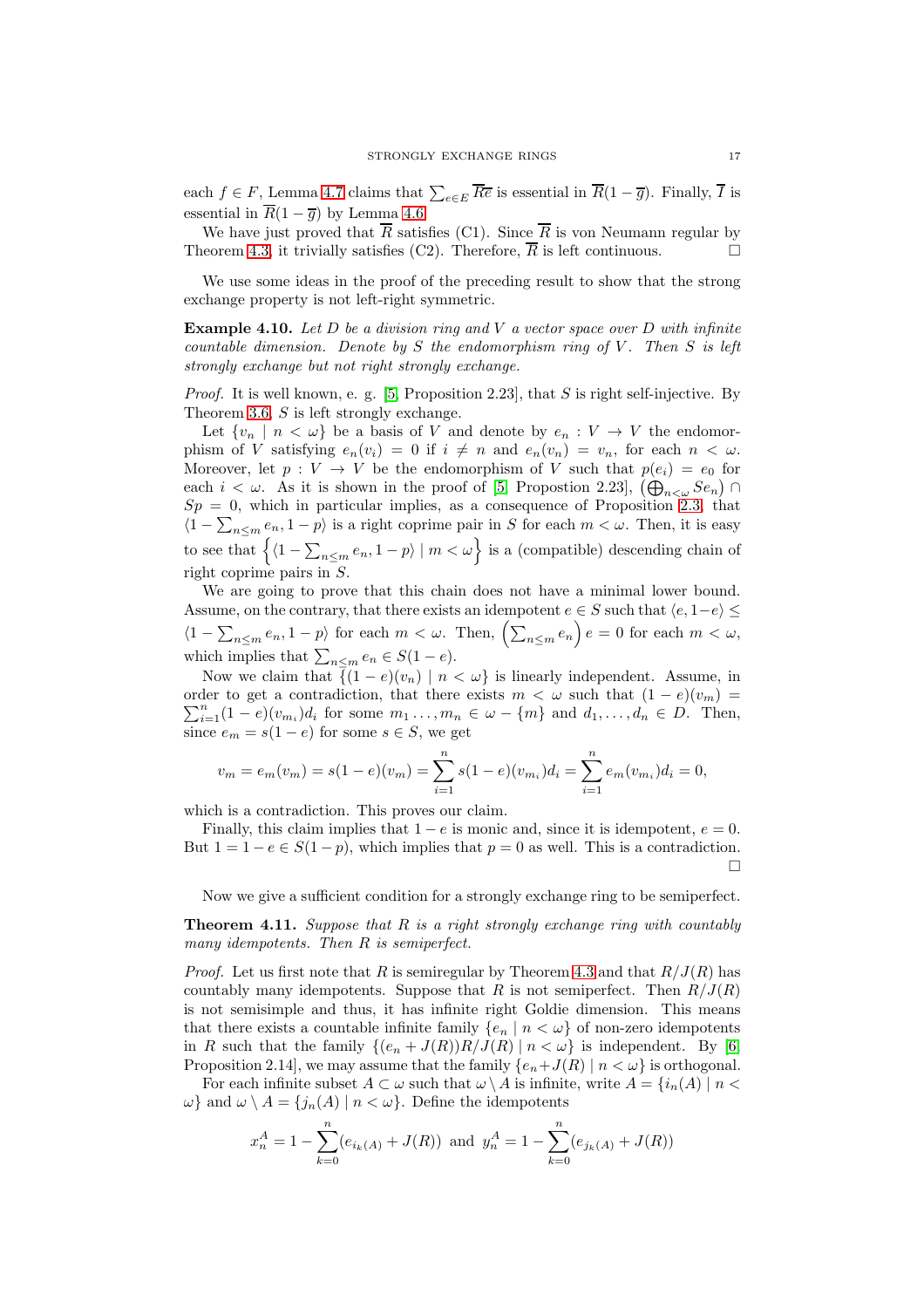for any  $n < \omega$ . We get a descending chain of right coprime pairs,  $\{ \langle x_n^A, y_n^A \rangle \mid n < \omega \},$ for which we can find, by hypothesis, a lower bound  $\langle x^A, y^A \rangle$ . Since  $R/J(R)$  is von Neumann regular, we can assume that  $x^A$  and  $y^A$  are idempotent elements.

We claim that if A and B are distinct subsets of  $\omega$  such that  $\omega \setminus A$  and  $\omega \setminus B$ are infinite, then  $x^A \neq x^B$ . This will prove the result, since this would imply that the set of idempotents of  $R$  is uncountable.

To prove our claim, choose an  $n \in A \setminus B$ . Then  $n \in \omega \setminus B$  and thus, there exist  $u, v < \omega$  such that  $n = i_u(A)$  and  $n = j_v(B)$ . Using that  $x^A \in x_u^A R/J(R)$  and  $(e_n + J(R))x_{\mu}^A = 0$ , we get that  $(e_n + J(R))x^A = 0$ . Similarly,  $(e_n + J(R))y^B = 0$ , since  $y^B \in y_v^B R/J(R)$  and  $(e_n + J(R))y_v^B = 0$ . Now, writing  $1 + J(R) = x^B r + y^B s$ for  $r, s \in R$ , we get that  $e_n + J(R) = (e_n + J(R))x^B r$ , from which we deduce that  $(e_n + J(R))x^B \neq 0$ . As  $(e_n + J(R))x^A = 0$ , we conclude that  $x^A \neq x^B$ .

Corollary 4.12. Any right strongly exchange ring with countably many idempotent elements and zero Jacobson radical is semisimple. In particular, any regular left continuous ring with countably many idempotents is semisimple.

Proof. R is semiperfect by the above theorem. So it is semisimple as its Jacobson radical is zero. Finally, note that, if  $R$  is a left continuous von Neumann regular ring, then it satisfies these conditions by Theorem [3.11.](#page-11-0)  $\Box$ 

Remark 4.13. The following alternative proof of the last assertion of this corollary was communicated to us by K. Goodearl. Suppose that  $R$  is a left continuous ring which is not semisimple. Then, by  $[6,$  Corollary 2.16, R has an infinite set of nonzero orthogonal idempotents,  ${e_n | n < \omega}$ . Let Q be the maximal left quotient ring of R. Since Q is left self-injective, for every subset J of  $\omega$ , there exists an idempotent  $e_J$  of  $Q$  such that  $Qe_J$  is an injective hull of  $\bigoplus_{j\in J} Qe_j$ . The set  $\{e_J \mid J\subseteq \omega\}$  is uncountable, which is a contradiction, since  $R$  contains all the idempotent elements of  $Q$  by [\[6,](#page-18-17) Theorem 13.13].

We close this paper by suggesting some new lines of research. As we mentioned in the introduction, it is not known whether a module  $M$  satisfying the finite exchange property does satisfy the full exchange property. On the other hand, Warfield proved that a module M satisfies the finite exchange property if and only if its endomorphism ring is exchange. Therefore, it is natural to ask whether a module M satisfies the full exchange property provided its endomorphism ring is right strongly exchange. Let us call a module  $M$  strongly exchange when its endomorphism ring is right strongly exchange. The above question can rephrased as follows:

# Question 4.14. Does every strongly exchange module satisfy the full exchange property?

A ring  $R$  is called *clean* when every element in  $R$  is the sum of an idempotent and a unit. Suppose that  $R$  satisfies that compatible descending systems of right coprime pairs have minimal lower bounds. Then, by Theorems [4.3](#page-13-0) and [4.9,](#page-15-0) R is semiregular and  $R/J(R)$  is left continuous. By [\[2,](#page-18-19) Theorem 3.9],  $R/J(R)$  is clean and by [\[3,](#page-18-20) Proposition 7] R is clean as well. Moreover, note that all the examples of right strongly exchange rings exhibited in this paper are clean (for instance, left self injective, left cotorsion, local or left continuous rings). We may pose then the following question:

# Question 4.15. Is every right strongly exchange ring clean?

Acknowledgement. The authors would like to thank Prof. Pere Ara for several helpful comments and remarks. They also want to thank the referee for several comments and suggestions that improved the quality of this paper.